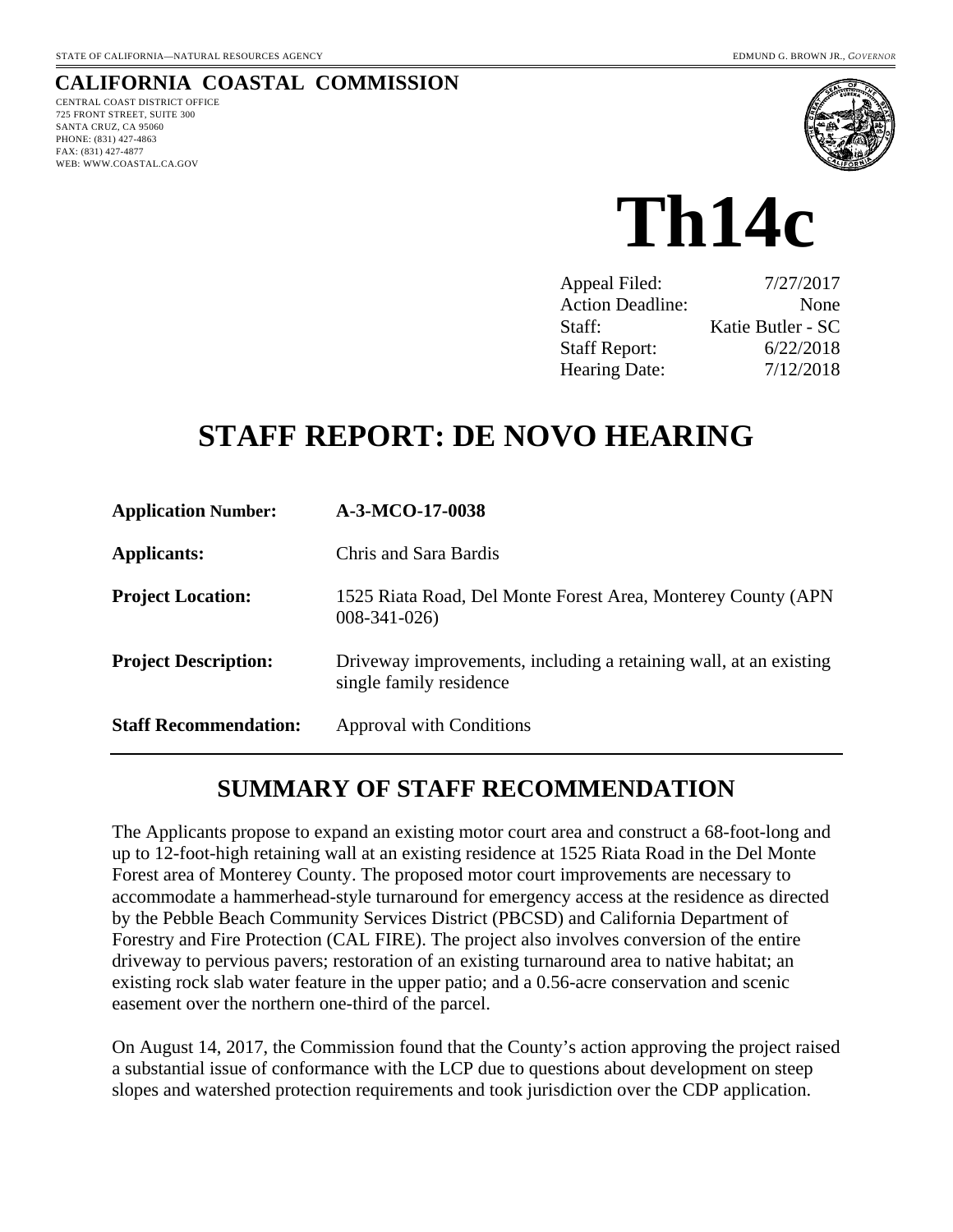Specifically, the project involves cut into a 30+ percent slope, which is prohibited by the LCP unless no feasible alternative exists. Also, it appeared then that an adequate emergency turnaround had already been approved by the County at a different location along the existing driveway under a 2013 CDP for remodel of the residence. The project site was also inconsistent with the LCP's 9,000-square-foot impervious surface limit for all development that drains to the Carmel Bay because the site appeared to include impervious coverage of approximately 17,000 square feet.

In the time since the Commission took jurisdiction over the CDP for the project, the Applicants have revised the project to address the Commission's concerns and meet the requirements of the LCP. Specifically, PBCSD/CAL FIRE determined that the 2013-approved turnaround would not meet the applicable fire code requirements because it was too far from the residence and did not meet the required surface slope parameters. Accordingly, the proposed project now clearly includes a hammerhead turnaround at the motor court area as required by the PBCSD/CAL FIRE for a driveway of this length, but construction of this turnaround will require a cut into a  $30+$ percent slope. The project includes a retaining wall to support the slope cut as well as conversion of the existing asphalt driveway to pervious pavers to reduce the site's impervious surface coverage to below the LCP-required 9,000-square-foot limit.

In order to approve development on a 30+ percent slope, the LCP requires a finding that no feasible alternative exists or that the development better achieves the goals, policies, and objectives of the LCP than other alternatives. The parcel is mostly comprised of steep slopes with the exception of a flat area that contains the house and motor court. The site is also largely wooded with remnant Monterey pine forest, including a vegetated canyon that comprises the northern one-third of the property. The applicable fire code requires turnarounds on driveways that exceed 150 feet in length to be located within 50 feet of the primary building. Only two possible locations on the driveway exist within 50 feet of the residence: the motor court (proposed) and the area just south of the residence fronting the garage. Both locations would necessitate similar impacts to 30+ percent slopes and would necessitate retaining walls of roughly the same length to support the turnaround. The potential garage area location includes a grade differential that, absent re-grading and flattening of the existing driveway, would cause a firetruck to bottom out while turning. In contrast, the motor court area would not necessitate any additional grading or flattening (aside from the hillside cut to accommodate a wide enough hammerhead). Location of the turnaround at the garage area would necessitate tree removal and is also limited by the presence of existing electrical utilities on the eastern side of the driveway. The turnaround at the garage would impact the existing house itself because insufficient height exists for a 12-foot-tall fire truck to turn around. In contrast, at the motor court location no existing mature vegetation or utilities would be impacted and adequate height exists for a fire truck to pull up and turn around without impacting the house. The Applicants also explored different configurations for the hammerhead at the motor court to reduce or eliminate the need for the slope cut, but these were not feasible due to unknown stability/strength of an existing retaining wall on the west end of the motor court.

In sum, no feasible alternative or configuration exists that would allow the hammerhead turnaround to be located on less than a 30 percent slope. The proposed project is preferred from both environmental and fire protection standpoints (as compared to the garage alternative)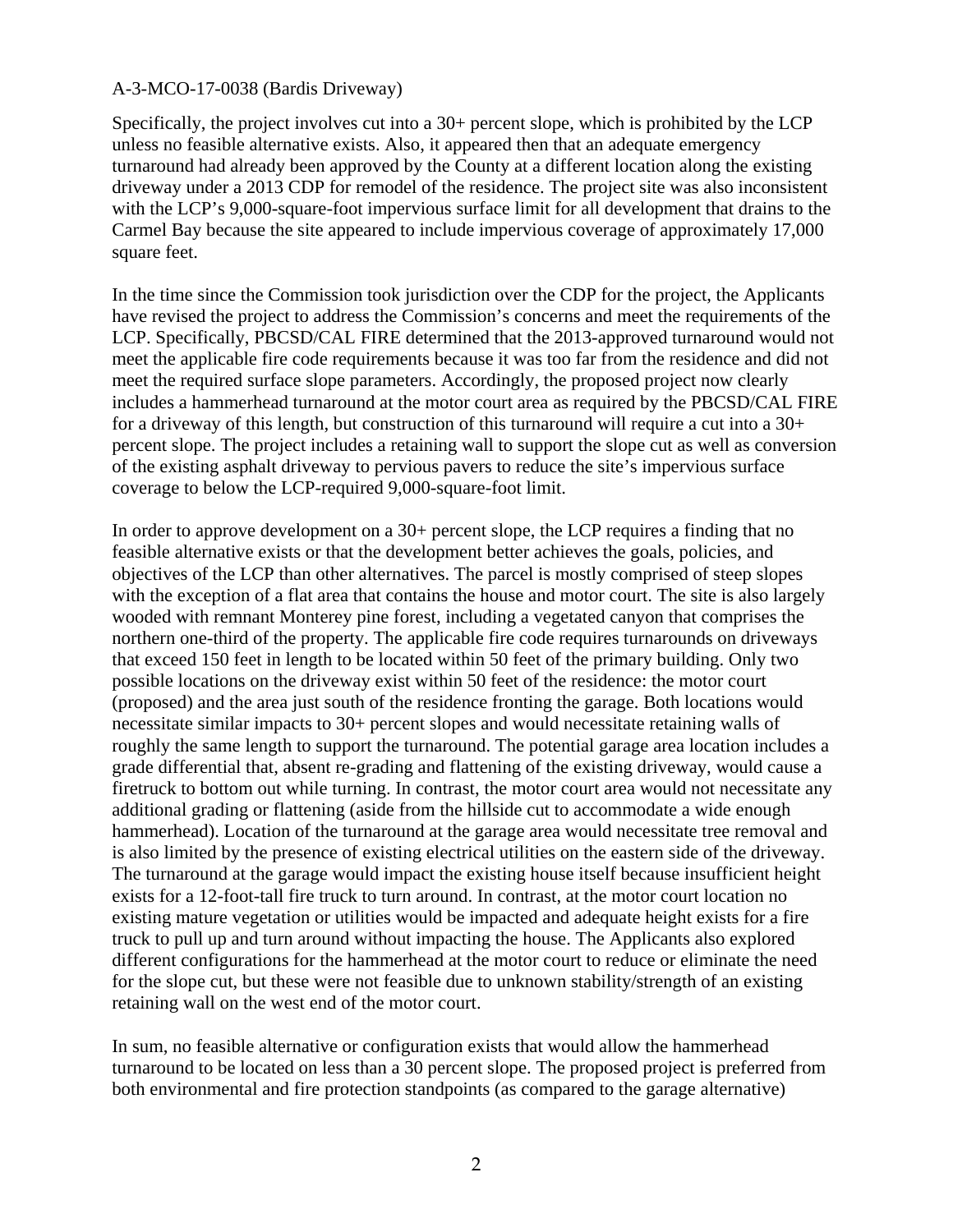because it would involve less overall grading of the existing driveway; would not impact any existing mature trees; would not impact or require relocation of any existing development (i.e. utilities and roof of house); and best meets the applicable fire department requirements. PBCSD/CAL FIRE approved the proposed project as the location and design that best meets their applicable emergency turnaround requirements. Therefore, staff recommends that the Commission find, as required by the LCP, that there is no feasible alternative to the proposed project which would allow development to occur on slopes of less than 30 percent. The proposed retaining wall will ensure stability and structural integrity of the slope cut as required by the LCP.

Therefore, as conditioned (including for final plans showing the turnaround, retaining wall, and pervious pavers; a construction condition that requires protection of marine and groundwater resources through Best Management Practices; and recordation of the proposed conservation and scenic easement over the northern one-third of the parcel), the proposed project can be found consistent with the requirements of the certified Monterey County LCP and the public access and recreation policies of the Coastal Act. The motion and resolution to approve the project subject to the staff recommendation are found on page 5 of this report.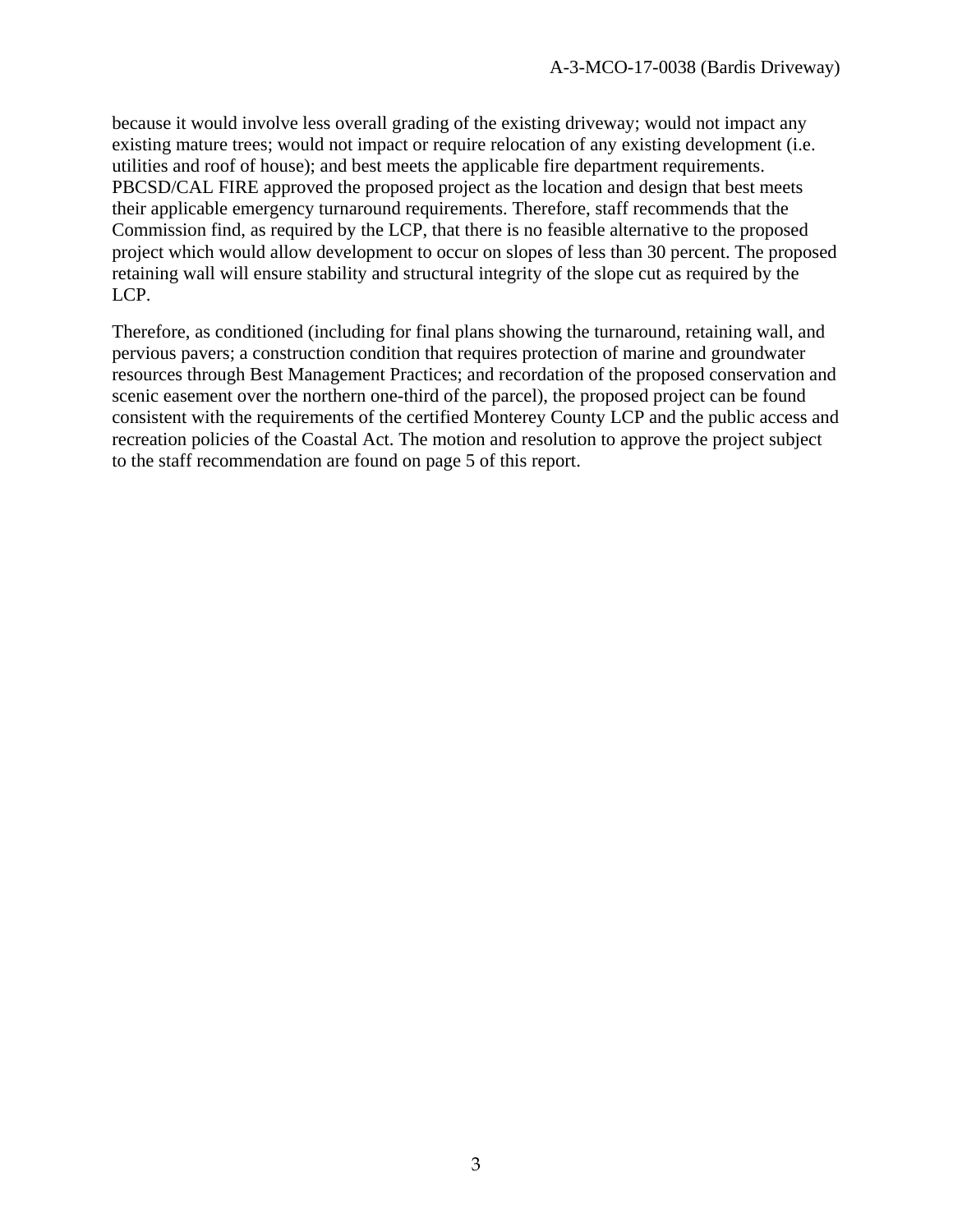# **TABLE OF CONTENTS**

## **APPENDICES**

Appendix A – Substantive File Documents

Appendix B – Staff Contact with Agencies and Groups

## **EXHIBITS**

- Exhibit 1 Regional Location Map
- Exhibit 2 Site Photos

Exhibit 3 – Proposed Project Plans

Exhibit 4 – County-Approved Project

Exhibit 5 – PBCSD/CAL FIRE communications and requirements

Exhibit 6 – Garage area option for turnaround

Exhibit 7 – Proposed open space and conservation easement area

Exhibit 8 – Applicable Monterey County Del Monte Forest LCP policies and regulations

Exhibit 9 – Commission Staff technical memo on retaining wall

## **CORRESPONDENCE**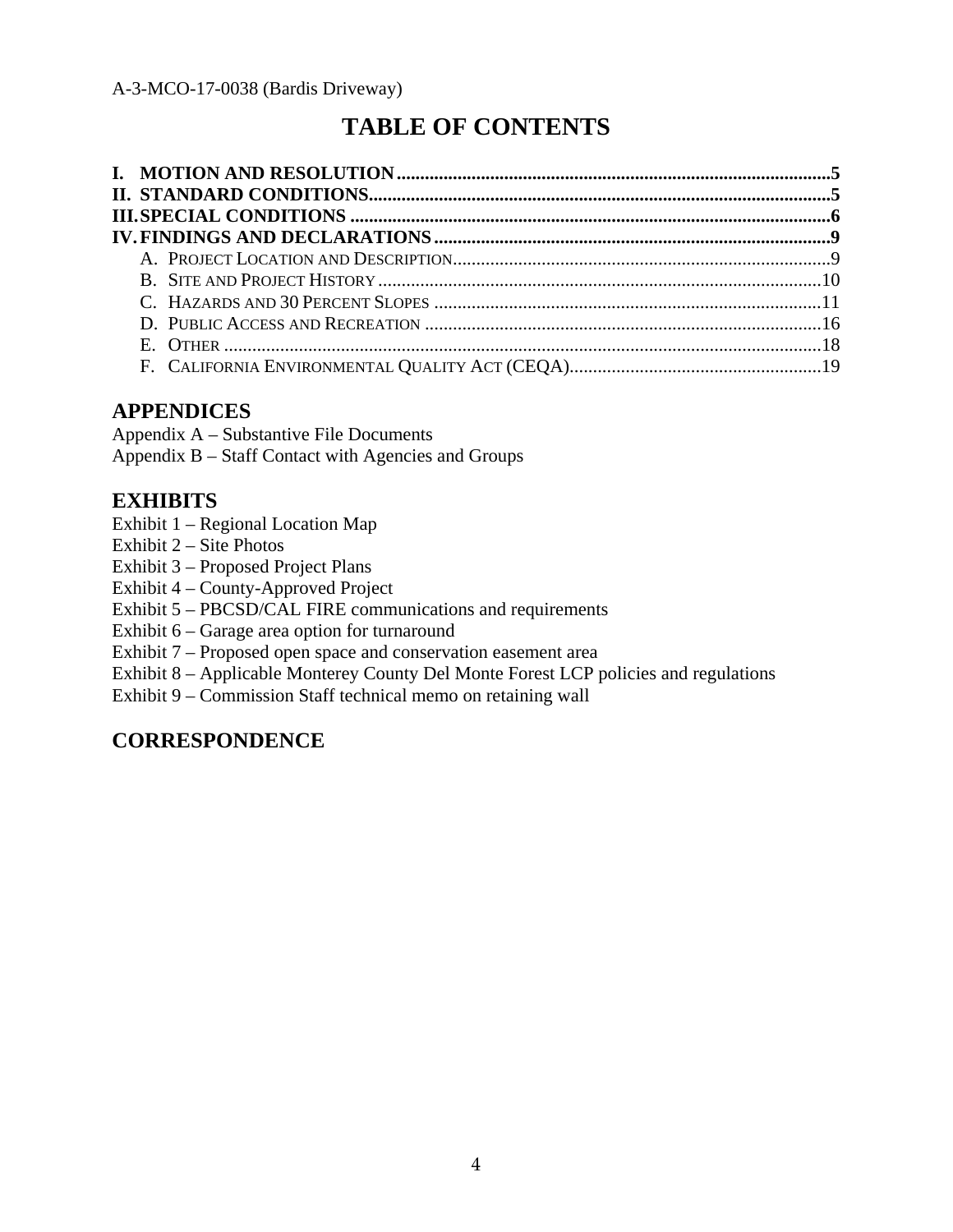## **I. MOTION AND RESOLUTION**

Staff recommends that the Commission, after public hearing, **approve** a coastal development permit for the proposed development. To implement this recommendation, staff recommends a **YES** vote on the following motion. Passage of this motion will result in approval of the CDP as conditioned and adoption of the following resolution and findings. The motion passes only by affirmative vote of a majority of the Commissioners present.

*Motion: I move that the Commission approve Coastal Development Permit Number A-3- MCO-17-0038 pursuant to the staff recommendation, and I recommend a yes vote.* 

*Resolution to Approve CDP: The Commission hereby approves Coastal Development Permit Number A-3-MCO-17-0038 and adopts the findings set forth below on grounds that the development as conditioned will be in conformity with Monterey County Local Coastal Program policies and Coastal Act access and recreation policies. Approval of the permit complies with the California Environmental Quality Act because either 1) feasible mitigation measures and/or alternatives have been incorporated to substantially lessen any significant adverse effects of the development on the environment, or 2) there are no further feasible mitigation measures or alternatives that would substantially lessen any significant adverse impacts of the development on the environment.*

## **II. STANDARD CONDITIONS**

This permit is granted subject to the following standard conditions:

- **1. Notice of Receipt and Acknowledgment.** The permit is not valid and development shall not commence until a copy of the permit, signed by the Permittees or authorized agent, acknowledging receipt of the permit and acceptance of the terms and conditions, is returned to the Commission office.
- **2. Expiration.** If development has not commenced, the permit will expire two years from the date on which the Commission voted on the application. Development shall be pursued in a diligent manner and completed in a reasonable period of time. Application for extension of the permit must be made prior to the expiration date.
- **3. Interpretation.** Any questions of intent or interpretation of any condition will be resolved by the Executive Director or the Commission.
- **4. Assignment.** The permit may be assigned to any qualified person, provided assignee files with the Commission an affidavit accepting all terms and conditions of the permit.
- **5. Terms and Conditions Run with the Land.** These terms and conditions shall be perpetual, and it is the intention of the Commission and the Permittees to bind all future owners and possessors of the subject property to the terms and conditions.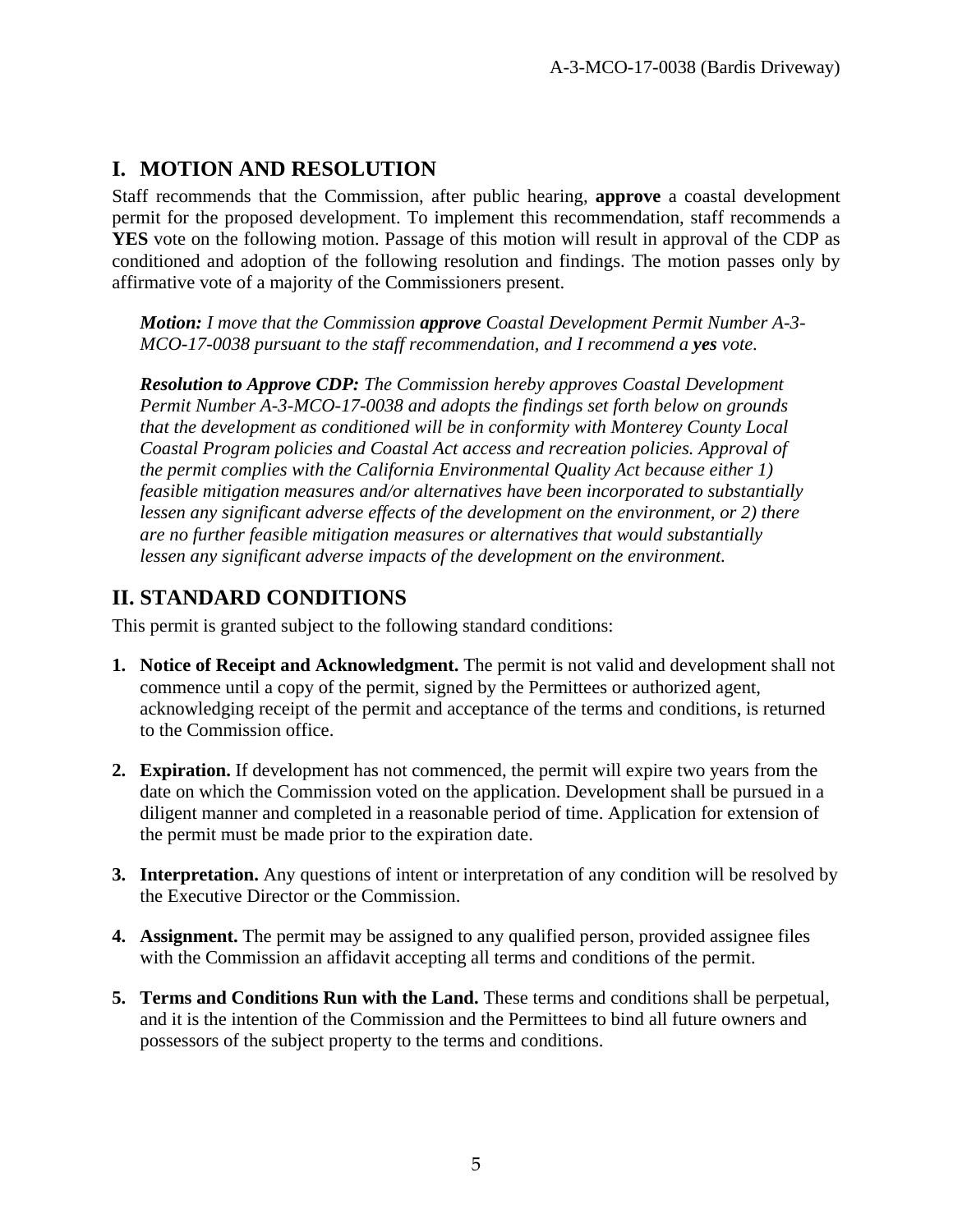## **III. SPECIAL CONDITIONS**

This permit is granted subject to the following special conditions:

- **1. Final Plans.** PRIOR TO ISSUANCE OF THE COASTAL DEVELOPMENT PERMIT, the Permittees shall submit two sets of revised Final Plans for the Executive Director's review and approval. The Final Plans shall be prepared by a licensed professional(s) (i.e., architect, surveyor, geotechnical engineer, etc.), shall be based on current professionally surveyed and certified topographic elevations for the site, and shall include a graphic scale. The Final Plans shall be in substantial conformance with the plans dated June 13, 2018 (prepared by International Design Group, and dated received in the Coastal Commission's Central Coast Office on June 19, 2018). The Final Plans shall clearly show the following, including through elevation and site plan views:
	- a. **Motor court.** The hammerhead-style turnaround shall not exceed 60 feet in length at the top of the hammerhead and shall be clearly shown in site plan view in the motor court and patio area.
	- b. **Retaining wall.** The Final Plans shall show a retaining wall over the entirety of the cut slope. Associated drainage features shall be in the minimum footprint necessary to address runoff at the wall.
	- c. **Patio improvements.** The Final Plans shall show the patio area adjacent to the house entrance and motor court, and shall indicate all improvements in this area, including the water feature, any permanent furniture, planters, gates, etc. Any patio improvements (such as fencing or permanent structures) that would in any way impede emergency vehicle turnaround are prohibited.
	- d. **Restoration of existing driveway turnout.** The Final Plans shall include a landscaping plan that shows the existing driveway turnout area (located on the south side of the driveway at approximately the halfway point along its length) restored with plants native to the Monterey pine forest habitat of the Del Monte Forest.
	- e. **Pervious pavers.** The Final Plans shall show the entirety of the existing driveway (with the exception of the existing turnout area that will be restored to native habitat pursuant to **Special Condition 1(d)** above), motor court, and patio to be converted from impervious paving to pervious material(s), including but not limited to pervious pavers, decomposed granite, etc.
	- f. **Designation of conservation easement area.** The Final Plans shall show the northern one third of the subject parcel (identified in **Exhibit 7**) as protected easement area where no development is allowed to occur (except as allowed in accordance with **Special Condition 3**).

All requirements above and all requirements of the approved Final Plans shall be enforceable components of this coastal development permit. The Permittees shall undertake development in accordance with the approved Final Plans unless the Commission amends this CDP or the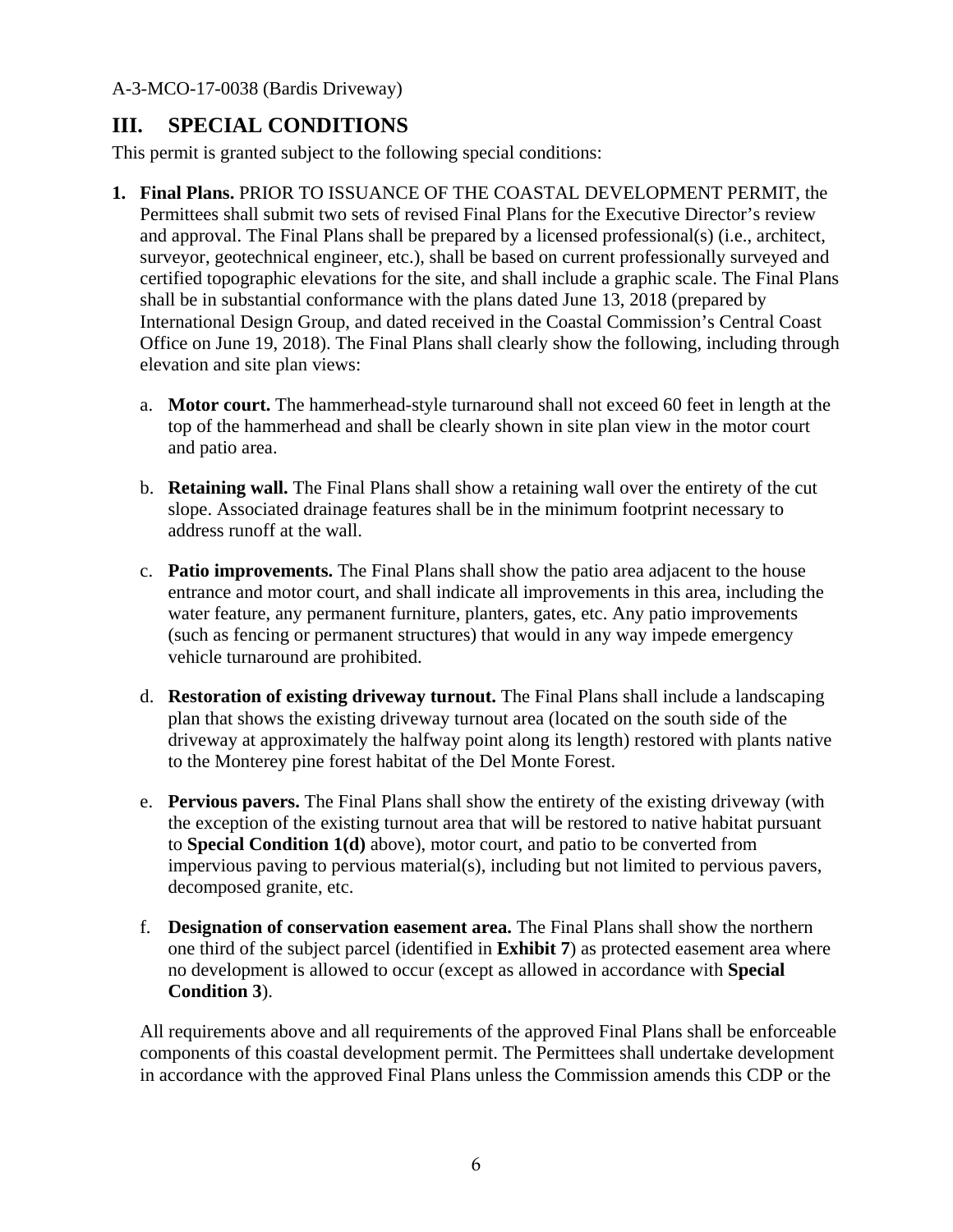Executive Director determines that no amendment is legally required for any proposed minor deviations.

- **2. Construction Plan.** PRIOR TO ISSUANCE OF THE COASTAL DEVELOPMENT PERMIT, the Permittees shall submit two copies of a Construction Plan (Plan) to the Executive Director for review and approval. The Plan shall, at a minimum, include the following:
	- a. **Construction Areas.** The Plan shall identify the specific location of all construction areas, all staging areas, and all construction access corridors in site plan view. All such areas within which construction activities and/or staging are to take place shall be minimized to the maximum extent feasible in order to have the least impact on coastal resources. Construction (including but not limited to construction activities, and materials and/or equipment storage) is prohibited outside of the defined construction, staging, and storage areas.
	- b. **General BMPs.** The Plan shall identify the type and location of all erosion control/water quality best management practices that will be implemented during construction to protect coastal water quality, including the following: (1) silt fences, straw wattles, or equivalent apparatus shall be installed at the perimeter of the construction site to prevent construction-related runoff and/or sediment from discharging to coastal waters or to areas that would eventually transport such discharge to coastal waters; (2) the contractor shall ensure that good construction housekeeping controls and procedures are maintained at all times (e.g., clean up all leaks, drips, and other spills immediately; keep materials covered and out of the rain (including covering exposed piles of soil and wastes); dispose of all wastes properly, place trash receptacles on site for that purpose, and cover open trash receptacles during wet weather; remove all construction debris from the site).
	- c. **Construction Site Documents.** The Plan shall provide that copies of the signed coastal development permit and the approved Construction Plan be maintained in a conspicuous location at the construction job site at all times, and that such copies are available for public review on request.
	- d. **Construction Coordinator.** The Plan shall provide that a construction coordinator be designated to be contacted during construction should questions arise regarding the construction (in case of both regular inquiries and emergencies), and that his or her contact information (i.e., address, phone numbers, etc.) is conspicuously posted at the job site.
	- e. **Notification.** The Permittee shall notify planning staff of the Coastal Commission's Central Coast District Office at least 3 working days in advance of commencement of construction, and immediately upon completion of construction.

Minor adjustments to the above construction requirements may be allowed by the Executive Director in the approved Construction Plan if such adjustments: (1) are deemed reasonable and necessary; and (2) do not adversely impact coastal resources. All requirements above and all requirements of the approved Construction Plan shall be enforceable components of this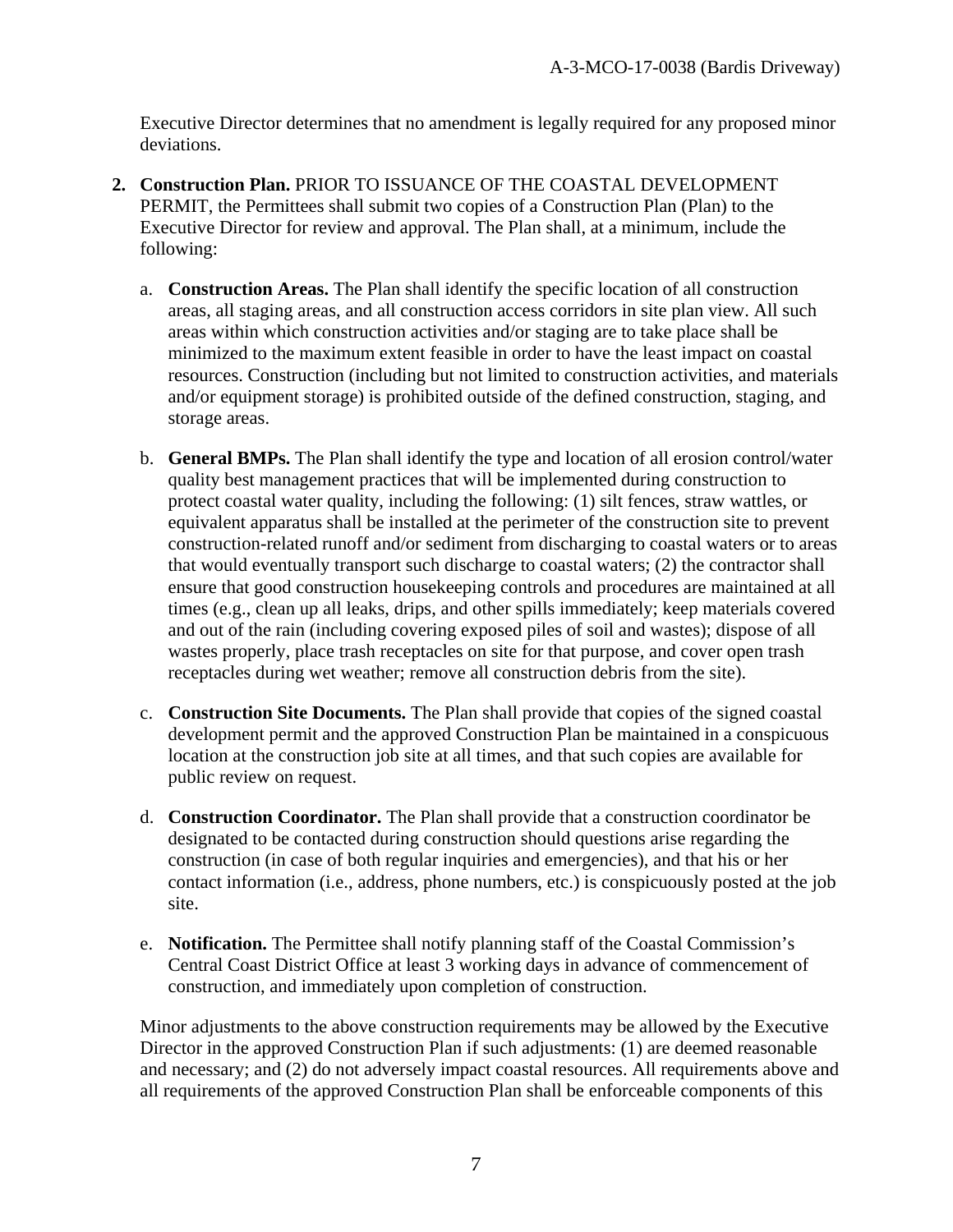coastal development permit. The Permittees shall undertake construction in accordance with the approved Construction Plan.

#### **3. Open Space Conservation and Scenic Easement.**

A. No development, as defined in Section 30106 of the Coastal Act, shall occur within the open space conservation area, which shall include that portion of the property shown on **Exhibit 7**, except for removal of non-native, diseased, or dead vegetation; habitat restoration; and necessary drainage and utility work (and where such drainage/utility work cannot be located elsewhere, is the minimum amount necessary, and does not impair Monterey pine forest habitat values).

B. PRIOR TO ISSUANCE OF THE COASTAL DEVELOPMENT PERMIT, the Permittees shall execute and record a document(s) in a form and content acceptable to the Executive Director irrevocably offering to dedicate to a public agency or private entity, approved by the Executive Director, an open space conservation and scenic easement for the purpose of habitat conservation and visual resource protection in perpetuity.

C. The recorded document shall include a legal description and corresponding graphic depiction of the legal parcel subject to this permit and a metes and bounds legal description and a corresponding graphic depiction, drawn to scale, of the easement area prepared by a licensed surveyor based on an on-site inspection of the easement area.

D. The irrevocable offer to dedicate shall be recorded free of prior liens and any other encumbrances that the Executive Director determines may affect the interest being conveyed.

E. The "offer to dedicate" shall run with the land in favor of the People of the State of California, binding successors and assigns of the applicant or landowner in perpetuity and shall be irrevocable for a period of 21 years, such period running from the date of recording, and the restrictions on the use of the land shall be in effect upon recording and remain as covenants, conditions and restrictions running with the land in perpetuity, notwithstanding any revocation of the offer.

- **4. Liability for Costs and Attorneys' Fees.** The Permittees shall reimburse the Coastal Commission in full for all Coastal Commission costs and attorneys' fees (including but not limited to such costs/fees that are: (1) charged by the Office of the Attorney General; and (2) required by a court) that the Coastal Commission incurs in connection with the defense of any action brought by a party other than the Permittees against the Coastal Commission, its officers, employees, agents, successors and assigns challenging the approval or issuance of this permit. The Permittees shall reimburse the Coastal Commission within 60 days of being informed by the Executive Director of the amount of such costs/fees. The Coastal Commission retains complete authority to conduct and direct the defense of any such action against the Coastal Commission, its officers, employees, agents, successors and assigns.
- **5. Deed Restriction.** PRIOR TO ISSUANCE OF THE CDP, the Permittees shall submit to the Executive Director for review and approval documentation demonstrating that the Permittee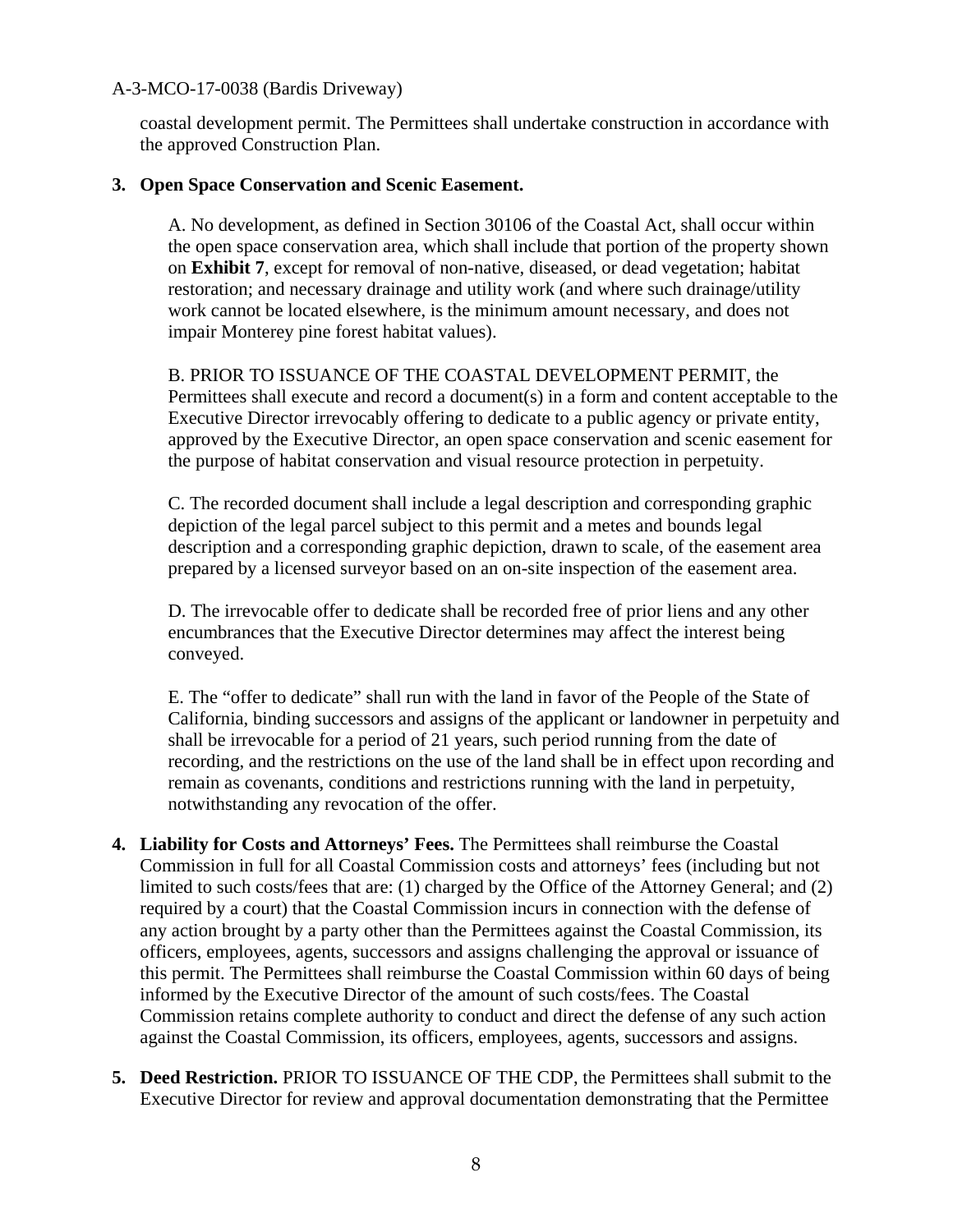has executed and recorded against the parcel(s) governed by this permit a deed restriction, in a form and content acceptable to the Executive Director: (1) indicating that, pursuant to this CDP, the California Coastal Commission has authorized development on the subject property, subject to terms and conditions that restrict the use and enjoyment of that property; and (2) imposing the special conditions of this CDP as covenants, conditions and restrictions on the use and enjoyment of the property. The deed restriction shall include a legal description and site plan of the entire parcel or parcels governed by this CDP. The deed restriction shall also indicate that, in the event of an extinguishment or termination of the deed restriction for any reason, the terms and conditions of this CDP shall continue to restrict the use and enjoyment of the subject property so long as either this CDP or the development it authorizes, or any part, modification, or amendment thereof, remains in existence on or with respect to the subject property.

## **IV. FINDINGS AND DECLARATIONS**

In this de novo review of the proposed CDP application, the standard of review is the Monterey County certified LCP and, because the project is located between the first public road and the sea, the public access and recreation policies of the Coastal Act.

## **A. PROJECT LOCATION AND DESCRIPTION**

 $\overline{a}$ 

The project is located on a 1.86-acre lot at 1525 Riata Road in the unincorporated Del Monte Forest (i.e., Pebble Beach) area of Monterey County. The site is surrounded by single-family residences on large lots and is situated approximately three-quarters-of-a-mile inland and north of Stillwater Cove (the northern end of Carmel Bay). The southern two-thirds of the project site are developed with an existing single-family residence and driveway, and the northern one-third of the site consists of a wooded canyon with slopes up to 60 percent. The property is zoned Low Density Residential (LDR/1.5-D), allowing for residential development at a maximum of 1.5 units per acre and requiring design approval, in addition to CDP approval, for the construction of any structures.

The proposed project involves the construction of improvements to the existing residential driveway, including expansion of the existing motor court to accommodate an emergency vehicle hammerhead-style turnaround required by the Pebble Beach Community Services District (PBCSD)/California Department of Forestry and Fire Protection (CAL FIRE). The motor court expansion would involve an approximately 20-foot deep and 15-foot long excavation (458 square feet and 125 cubic yards of cut) into the adjacent hill on the east side of the motor court to accommodate the fire truck turnaround hammerhead.<sup>1</sup> As shown in **Exhibit 3**, the hammerhead would extend over the existing motor court, into the hillside, and over the courtyard pavers. The

<sup>1</sup> The project began as a motor court expansion to regain area lost by conversion of a portion of the existing motor court to a landscaped courtyard. In its approval of the project, the County stated that the project was intended to accommodate ADA and emergency vehicle access, but after the project was appealed to the Commission, it was discovered that the County-approved expansion for emergency purposes did not in fact meet the applicable PBCSD/CAL FIRE emergency access requirements. Namely, it did not include adequate area or design for a required hammerhead turnaround. Hence, the project has been revised to reflect those requirements.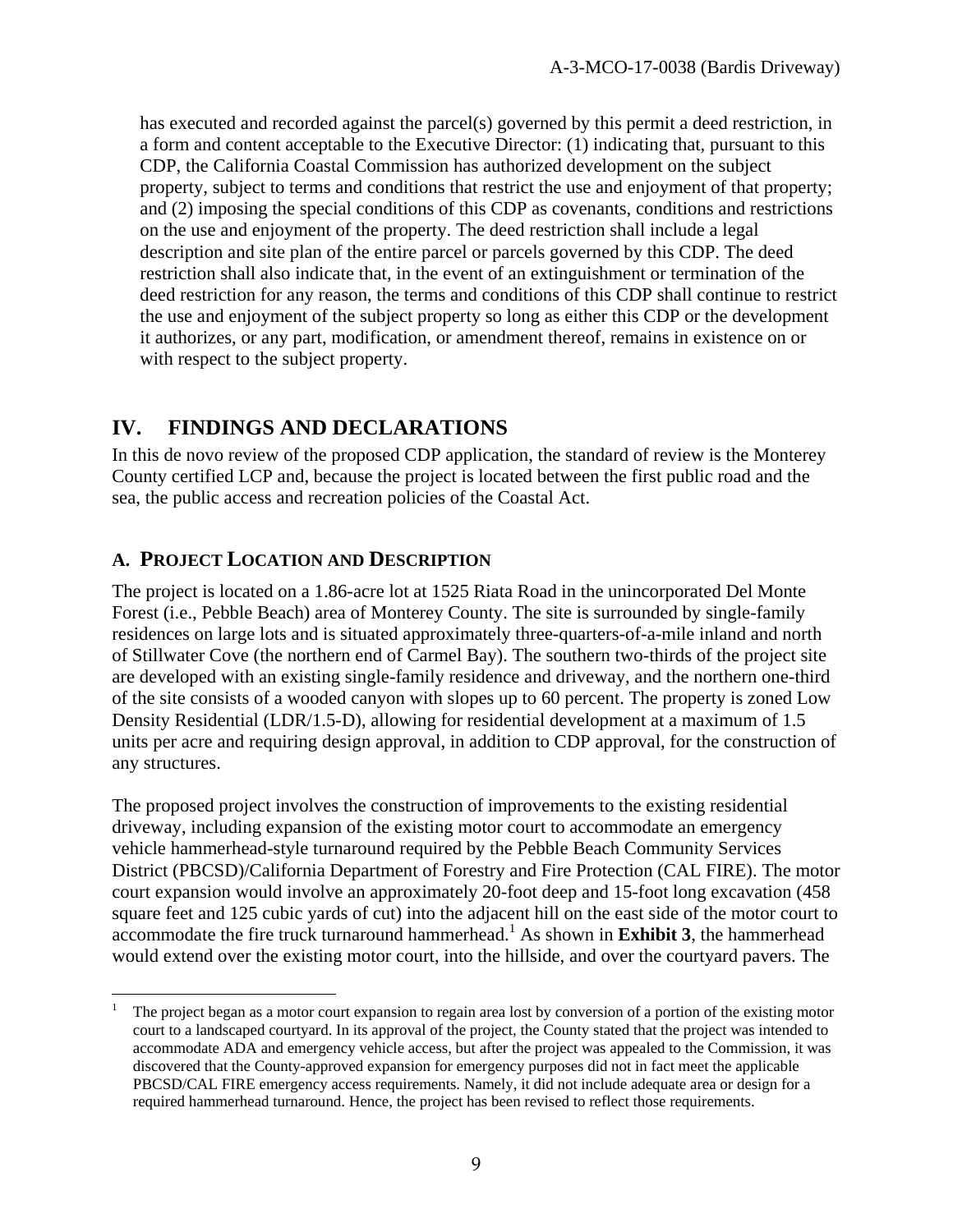project also includes a 68-foot long and 1- to 12-foot-high retaining wall to support the cut slope.

The project also proposes a number of site improvements, including the removal of existing asphalt and replacement with pervious pavers over the entire length of the driveway and motor court; restoration of an existing parking/turnaround area approximately halfway up the driveway (885 square feet); a previously-installed rock slab water feature in the upper patio; and recordation of an open space conservation and scenic easement over the northern one-third (approximately 0.56 -acres) of the parcel.

See **Exhibit 1** for a regional location map; **Exhibit 2** for photos of the project site; and **Exhibit 3**  for the proposed project plans.

## **B. SITE AND PROJECT HISTORY**

The CDP for the existing residence on the site was approved in December 1988 by the Coastal Commission (CDP No.  $3-87-265$ , Yakobovich).<sup>2</sup> That approval, which was subject to five special conditions,<sup>3</sup> allowed for the construction of an approximately 5,000- to 6,000-square-foot residence and motor court area, as well as tree removal and approximately 3,000 cubic yards of grading to accommodate the residential and driveway development. In 2012, the Applicants purchased the property, and in 2013 they applied to the County for a CDP for a remodel of and addition to the existing residence, including an emergency vehicle turnaround area at the halfway point of the driveway (County file number PLN120663, Commission file number 3-MCO-13- 0384; see **Exhibit 3** for the location of that turnaround). The County Zoning Administrator approved that CDP on May 30, 2013 subject to 11 conditions. On December 10, 2014, the County Planning Commission approved a minor and trivial amendment (County file number PLN140715, Commission file number 3-MCO-15-0048) to the 2013 CDP to allow for a roof deck and for other adjustments to the previously approved site plan. The County has granted two other administrative approvals (non-CDP design approvals) for the site as well (PLN150379 and PLN170482). In addition, the County made an administrative decision in 2016 that the Applicants did not need CDP approval for conversion of a portion of the motor court area to a courtyard.

The Monterey County Board of Supervisors (BOS) approved a CDP for driveway improvements on July 11, 2017 subject to seven special conditions. The driveway improvements included cutting into the hillside on the eastern side of the property to allow for a larger motor court area that would also provide a turnaround area for emergency vehicles in an area closer to the house. The County conditioned its approval to require a retaining wall along this hillside area only if

 $\overline{2}$  The Del Monte Forest Area Land Use Plan (LUP) was certified by the Coastal Commission on September 24, 1984 and the Del Monte Forest Area Coastal Implementation Plan (CIP) was certified on December 10, 1987. Application number 3-87-265 was submitted to and approved by the Commission (instead of the County) because the LCP had not yet been certified at the time of application submittal and acceptance for filing.

<sup>3</sup> One of the special conditions required the recordation of an offer-to-dedicate (OTD) an open space conservation easement over the northern approximately one-third of the property in the area of the wooded canyon, which the Commission found constituted environmentally sensitive habitat (ESHA). The OTD was recorded on June 9, 1988 but was not accepted within the past 21 years following recordation. As such, no open space conservation easement currently exists on the property. The current owner/applicant now proposes as part of this project to record a new OTD to effectuate this special condition required under CDP 3-87-265.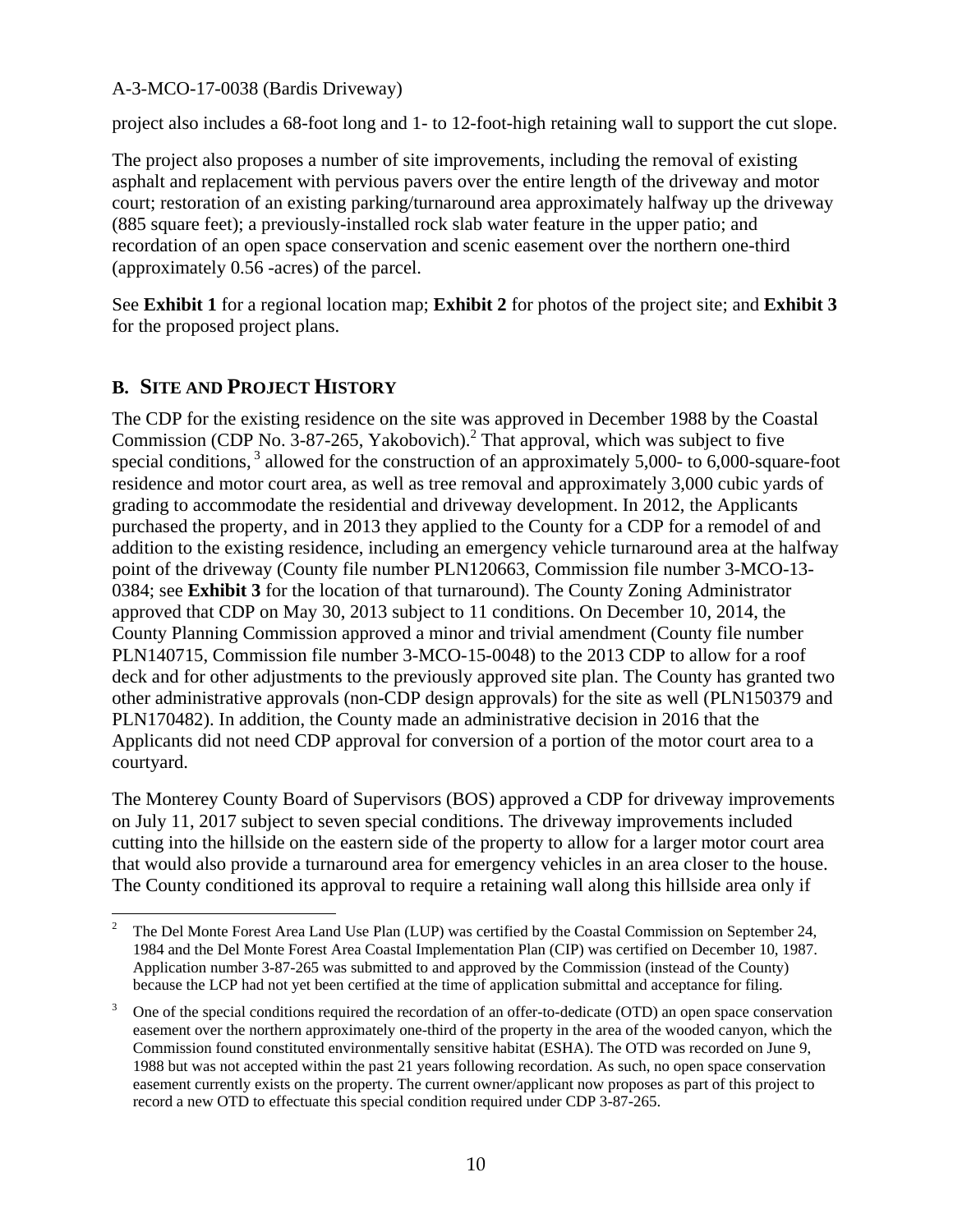deemed necessary during construction. See **Exhibit 4** for the County-approved project. On July 17, 2017, Tracy Alford (Appellant), the Applicants' next door neighbor to the east, appealed the BOS decision on the CDP to the Coastal Commission. The appeal contended that the project was inconsistent with the Monterey County LCP's provisions related to Carmel Bay (Pescadero Watershed) protection requirements and development on a 30+ percent slope and that the County's approval raised CEQA and code violation issues as well. On September 14, 2017, the Coastal Commission heard the appeal and took jurisdiction over the CDP for the project after finding that the County's approval raised a substantial issue with respect to development on 30 percent slopes and Pescadero Watershed protection requirements. The Commission's primary concern involved the need for the project, given that the LCP prohibits cut into 30+ percent slopes unless no feasible alternative exists, and it appeared that an adequate emergency turnaround had already been approved at the halfway point of the driveway under the 2013 County CDP for the house remodel and addition. The Commission also found the project site to be inconsistent with the LCP's 9,000-square foot impervious surface limit.

After the Commission found substantial issue, the Applicants modified the project design to address Commission concerns. Specifically, PBCSD/CAL FIRE determined that the 2013 approved turnaround would not meet the fire code requirements because it was too far from the residence, and this agency deemed the motor court area the preferred location for an emergency turnaround (see **Exhibit 5**). Accordingly, the proposed project now includes the turnaround in the area of the motor court as required by PBCSD/CAL FIRE for a driveway of this length, and the amount of hillside excavation (to allow for development of the turnaround) has been reduced by approximately half compared to that approved by the Monterey County BOS on July 11, 2017. The project now also includes construction of a 12-foot-high and 68-foot-long retaining wall along the area of hillside excavation, as well as the conversion of the existing impervious driveway to pervious pavers to address the previous consistency issues with the LCP's Pescadero Watershed policy. See **Exhibit 3** for proposed project plans.

All relevant correspondence and reports from the Appellant in this matter (Tracy Alford, the Applicants' next door neighbor to the east), as well as correspondence and reports from the Applicants, since the time of the Substantial Issue hearing is included at the end this report.

## **C. HAZARDS AND 30 PERCENT SLOPES**

The certified LCP includes requirements to minimize hazards and ensure the stability of a site, and contains specific protections for land with slopes of over 30 percent. Applicable provisions include:

*LUP Policy 38 (in relevant part): New development shall be sited and designed to minimize risk from geologic, flood, or fire hazards; to assure stability and structural integrity; and to not threaten the stability of a site, contribute significantly to erosion, geologic instability, or destruction of the site or surrounding areas. … Mitigation of hazards shall be demonstrated by detailed technical reports specific to the hazard type in question (e.g., soils, geologic, geotechnical, erosion control, fire hazard, etc.) that are prepared by persons who are appropriately qualified in the hazard field in question (e.g., civil engineers and engineering geologists familiar with coastal processes, geotechnical engineers, etc.) and that are submitted as part of any permit application. All technical*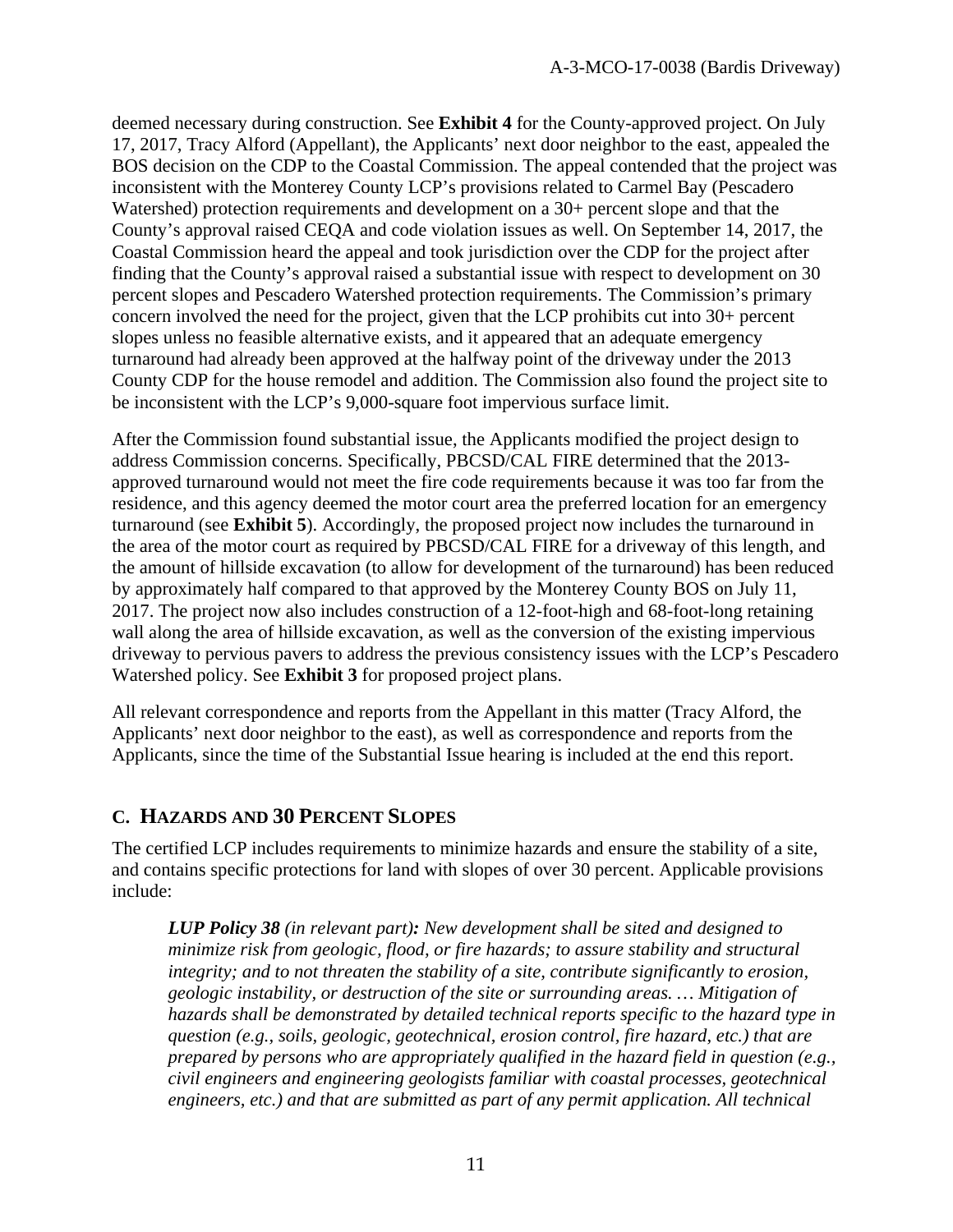*reports shall be prepared consistent with County criteria for such reports … All technical reports and analyses shall accompany development applications and/or be part of any required environmental documentation (e.g., that associated with CEQA).* 

*CIP Section 20.147.060.A. Report Requirements (in relevant part): Mitigation of hazards shall be demonstrated by detailed technical reports specific to the hazard type in question (e.g., soils, geologic, geotechnical, erosion control, fire hazard, etc.) that are prepared by persons who are appropriately qualified in the hazard field in question (e.g., civil engineers and engineering geologists familiar with coastal processes, geotechnical engineers, etc.) and that are submitted as part of any permit application. All technical reports and analyses shall accompany development applications and/or be part of any required environmental documentation. …* 

#### *1. Geologic Report Requirements (in relevant part): … (b) Regardless of a parcel's seismic hazard zone, a geologic report shall be prepared for any development project located in the following areas:*

*(4) on slopes greater than 30%.* 

*LUP Policy 78. Development on slopes of 30% or more is prohibited unless such siting better addresses LUP objectives as a whole when compared to other possible siting alternatives on slopes of less than 30% associated with projects and/or sites.* 

#### *CIP 20.64.230 Development on Slopes in Excess of 30% - E. Action of the Appropriate Authority*

*1. In order to approve development on slopes of 30% or more, the Appropriate Authority must find, in addition to other necessary findings, based on substantial evidence, that:* 

*a) there is no feasible alternative which would allow development to occur on slopes of less than 30%; or* 

*b) that the proposed development better achieves the goals, policies and objectives of the Monterey County Local Coastal Program than other development alternatives.* 

#### **Analysis**

The project site is located in a forested, residential area with varying topography that includes flat areas as well as steep slopes and canyons. The residence on the site was originally constructed in the late 1980s on the most level area of site, requiring approximately 3,000 cubic yards of grading. The northern approximately one-third of the project site is a steep, wooded canyon that contains steep slopes and acts as a primary natural drainage course for the area. The residence and motor court were constructed up to the edge of this canyon. The existing approximately 530-foot long driveway travels up from Riata Road to terminate at the flat motor court area. The existing flat motor court area is also immediately adjacent to the hillside that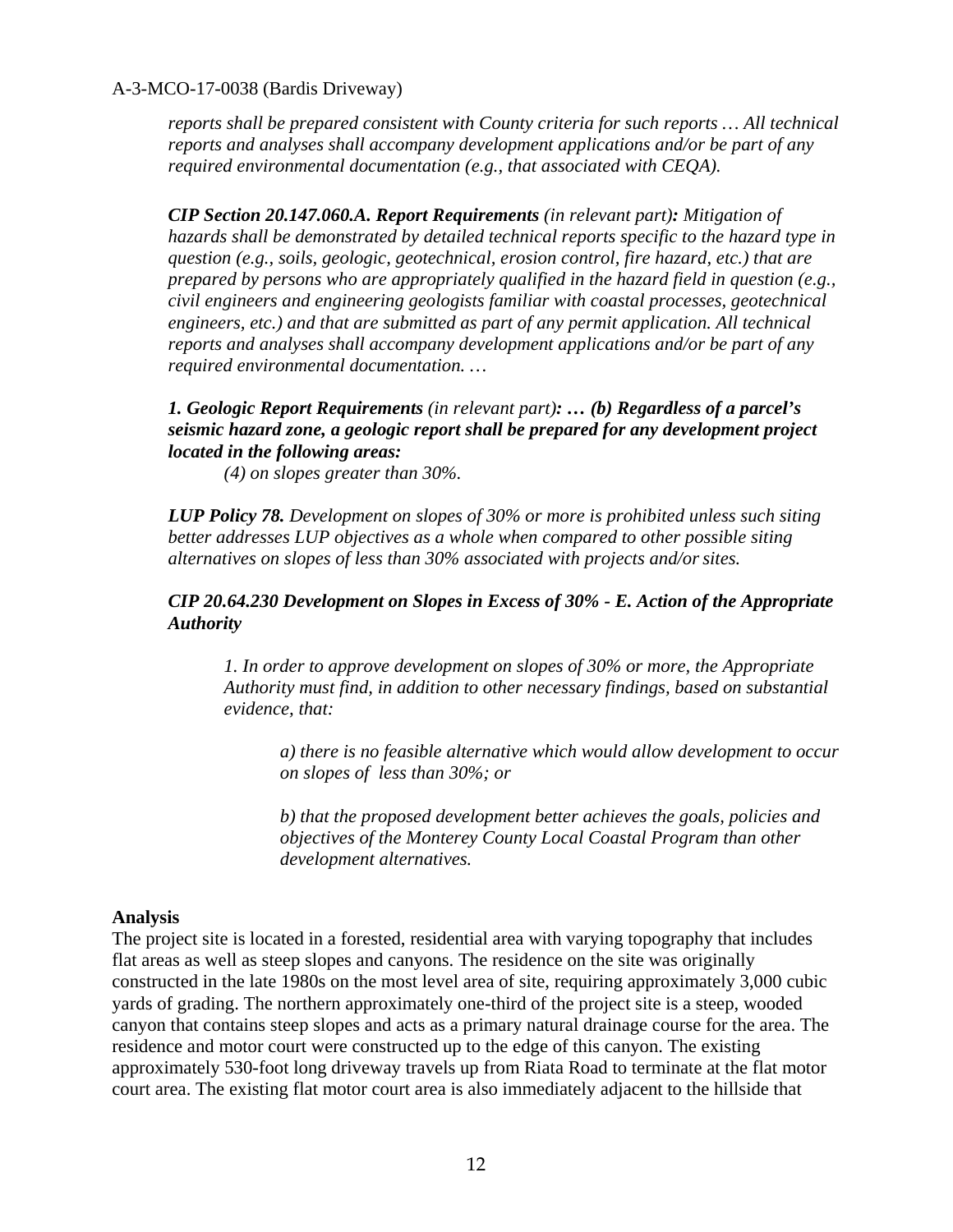extends upward to the east. A neighboring residence is located at the crest of this hillside, approximately 50 feet to the east of the Applicants' property. See **Exhibit 2** for photos of the project site.

LUP Policy 38 requires that new development shall be sited and designed to minimize geologic risk, and shall not threaten the stability of a site or contribute significantly toward erosion. LUP Policy 78 prohibits development on slopes over 30 percent unless such siting better addresses LCP objectives as a whole when compared to other siting alternatives on slopes less than 30 percent. CIP Section 20.64.230, in providing more specific direction regarding implementation of this policy, states that in order to approve development on slopes of 30 percent or more, the decision-making body must find, based on substantial evidence, that: a) there is no feasible alternative which would allow development to occur on slopes of less than 30 percent, or b) that the proposed development better achieves the goals, policies and objectives of the LCP than other development alternatives.

The proposed project involves a 458-square-foot cut into 30 to 60 percent slopes on the east side of the motor court to accommodate the 60-foot-wide (at the top of the "T") emergency access hammerhead turnaround required by PBCSD/CAL FIRE (see **Exhibit 3** for project plans). Because the project involves cut and excavation of 30+ percent slopes, the LCP requires a finding that no feasible alternative exists that would allow development on slopes less than 30 percent or that the proposed project better achieves LCP objectives as a whole than other alternatives.

As part of the feasibility evaluation required by the LCP, the parcel's topography, the location of natural features (such as drainages and mature vegetation), the location of existing development and utilities, and the applicable fire requirements need to be considered to determine if any alternatives exist to the proposed project that would allow it to occur on less than 30 percent slopes. First, as described above, the parcel is mostly comprised of slopes with the exception of a flat area that contains the existing residence and motor court. As previously described, the northern one-third of the site consists of an undeveloped steep, vegetated canyon that the Commission designated as environmentally sensitive habitat area, or ESHA, in its original 1987 CDP approval. Given that only resource-dependent uses are allowed in ESHA, and because the Applicants propose to restrict development in this area via re-recordation of a new conservation easement, this entire portion of the parcel is precluded from consideration as a project site alternative. And aside from the residence and narrow driveway located on the remaining twothirds of the site, the site is largely wooded with remnant Monterey pine forest, including mature pine and oak trees. Thus, the site is largely constrained by existing slopes, the canyon, and existing vegetation. And because the turnaround must be connected to the existing driveway, it is further limited to integration with the existing driveway. Thus, there is no other location to site the driveway/motor court improvements that does not include significant impacts to sensitive coastal resources.

The applicable fire requirements include standards for road and driveway access, gates, signage, and water systems for fire-fighting purposes, among other things (see pages 14-18 of **Exhibit**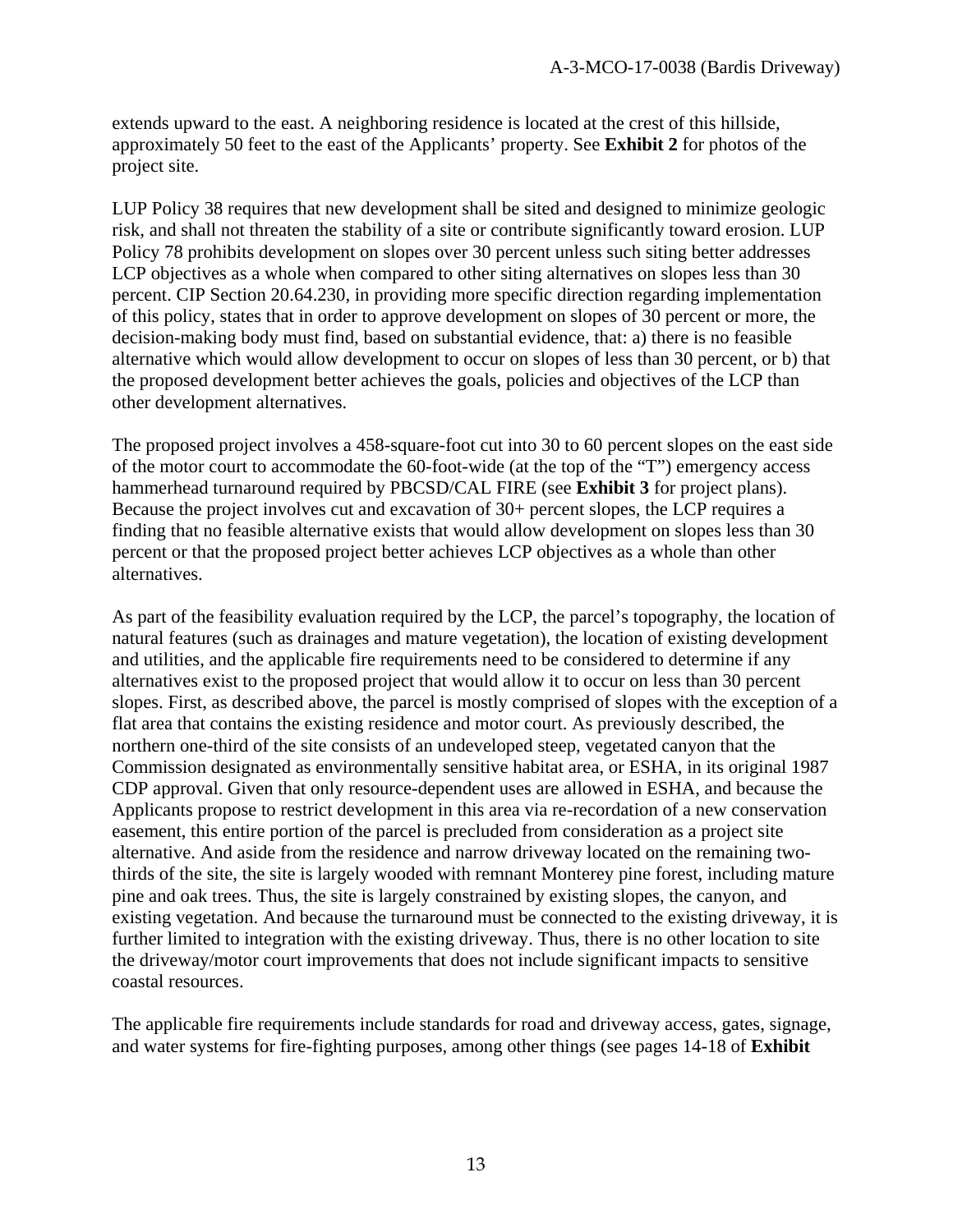5).<sup>4</sup> PBCSD/CAL FIRE require turnarounds on driveways that exceed 150 feet in length. Their requirements state that such turnarounds "shall be located within 50 feet of the primary building" and "if a hammerhead/T is used, the top of the "T" shall be a minimum of 60 feet in length." In terms of allowable slopes, their requirements state that "the grade for all driveways shall not exceed 15 percent."<sup>5</sup>

The project site is fairly restricted as to where a turnaround of this size can be located. As described above, the parcel is steep and wooded, and the existing driveway is narrow, thereby physically limiting where a new turnaround (which is essentially an expansion of the existing driveway/motor court area) can be located. And because PBCSD/CAL FIRE requires the turnaround to be within 50 feet of the residence, the potential locations are further limited. As such, only two possible locations on the driveway exist within 50 feet of the residence: the motor court (proposed) and, as shown in **Exhibit 6**, the area just south of the residence fronting the garage.

The Applicant surveyed the site and prepared plans for both locations to demonstrate feasibility for the turnaround. Both locations would necessitate impacts to 30+ percent slopes in the form of cut (motor court: 458 square feet in size requiring 125 cubic yards of cut) or fill (garage area: 785 square feet in size requiring 104 cubic yards of fill). Both locations would necessitate retaining walls of roughly the same length (motor court: 68 linear feet; garage area: 65 linear feet) to support the turnaround. The 30+ percent slope areas that would be impacted under both options are shown on page 2 in **Exhibit 3** and in **Exhibit 6**. In terms of driveway/turnaround surface area, the survey results show that the garage area presents a grade differential that, absent re-grading and flattening of the existing driveway, would cause a fire truck to bottom out while turning. In contrast, the motor court area would not necessitate any additional grading or flattening (aside from the hillside cut to accommodate a wide enough hammerhead).

Locating the turnaround at the garage area would have additional impacts. Specifically, this location of the turnaround would necessitate removal of three oak trees six inches or greater in diameter. This location is also limited by the presence of existing electrical utilities on the eastern side of the driveway, necessitating the westerly (oak trees) impacts. Absent re-grading and flattening of the existing driveway at the garage area, the turnaround in this area would impact the existing house itself because insufficient height exists for a 12-foot-tall firetruck to turn without hitting the existing second story terrace above. In contrast, at the motor court no existing mature vegetation or utilities would be impacted and adequate height exists for a firetruck to pull up and turn (without the need for alterations to the house).

 $\overline{a}$ 4 PBCSD/CAL FIRE maintains requirements for residential uses that are applied as conditions of approval on Monterey County CDPs for residential projects. The applicable requirements in this case are those under PBCSD/CAL FIRE condition FIRE007-Driveways.

<sup>5</sup> In this case, the "T" or hammerhead-style turnaround was selected over other allowable options because a circular turnaround would be larger (80 feet in diameter) and the other option, i.e. a left or right side (off the driveway) turnaround, would present the same or similar impacts at the motor court area and would be problematic from a slope perspective at the garage area (steep incline approaching garage, then an uneven/steep area in front of garage, and an additional steep incline beyond the garage continuing up the driveway).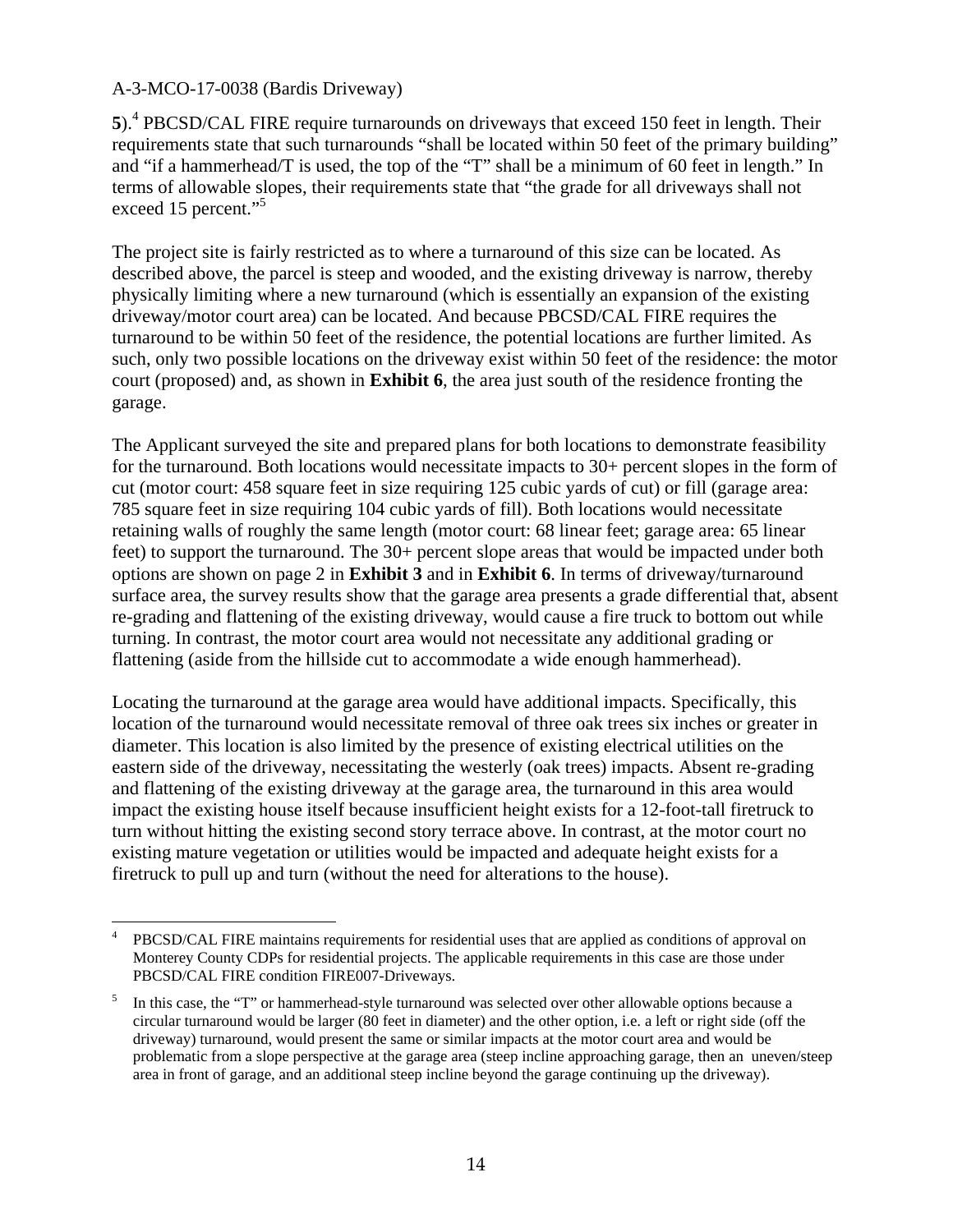In regards to this case, PBCSD/CAL FIRE staff stated that for this particular driveway, they will not approve any driveway or turnaround that exceeds a 15 percent slope surface and that the turnaround should be on the flattest surface possible.<sup>6</sup> They have also stated that, for this site, while the motor court option would require cutting into the hillside, placement of the turnaround at that location would be at a more desirable grade than areas below the residence.<sup>7</sup> In sum, despite their review and approval in 2013 of the originally intended turnaround at the approximate halfway point of the driveway, PBCSD/CAL FIRE staff has determined that the emergency turnaround at this site must be within 50 feet of the residence and must not exceed 15 percent slopes for fire truck safety and maneuverability purposes, which leaves only the proposed motor court location. On June 8, 2018, PBCSD/CAL FIRE approved the proposed project as the location for the emergency vehicle turnaround (see pages 1-3 of **Exhibit 5**).

In terms of additional configurations or designs at the motor court to reduce or eliminate the proposed cut into 30 percent slopes, the Applicants investigated other potential arrangements of the hammerhead. The Applicants' house (to the south) and the canyon (to the north and west) limit the area within which the hammerhead would fit, but the Applicants looked at the possibility of shifting it further west to reduce the slope cut on the east. The western edge of this motor court area is cantilevered over the canyon and is supported by an existing retaining wall that was constructed at the time the original house was built and is footed on the canyon slope (see page 2 of **Exhibit 3**). The Applicants' engineers stated that the original design criteria for this existing retaining wall is unknown, and it cannot be assumed that it is designed to take anything greater than the surcharge load of a passenger car, if any. The engineers stated that it is very unlikely that the existing retaining wall can be relied on to support the large surcharge loads of a firetruck and they recommend that the wheels of a firetruck do not come closer than a minimum of 15 feet from the retaining wall. $^8$  The Applicants also explored the possibility of reinforcing/buttressing the existing retaining wall with new concrete footings, columns and beams to support emergency vehicles. The engineers noted that while this is possible, the initial purpose of the cantilevered portion of the motor court was to address steep slopes and avoid root disturbance of a double-stemmed (21-inch and 22-inch diameter) Monterey pine tree. The Applicants' biologist concluded that excavation at this location (to reinforce the existing wall) would likely damage or kill this tree. As such, the hammerhead cannot be shifted any further westward to reduce the slope cut without incurring safety and stability concerns with respect to the existing supporting retaining wall. Moreover, installing a new retaining wall to address these safety and stability concerns would involve cutting, grading, and other slope and tree disturbances which would obviate the benefit of shifting the turnaround westward.

In sum, locating the required turnaround at either the garage or motor court would involve cutting into 30+ percent slopes. As such, no feasible alternative exists that would allow the hammerhead turnaround to be located on less than 30 percent slopes. The proposed project is

 $\overline{a}$ 

<sup>6</sup> Email from PBCSD/CAL FIRE Battalion Chief Mark Mancini to Coastal Commission staff Katie Butler on January 29, 2018. See **Exhibit 5.** 

<sup>7</sup> Letter from PBCSD/CAL FIRE Battalion Chief Mark Mancini to Anthony Lombardo (Applicants' representative) dated August 29, 2017. See **Exhibit 5.**

<sup>8</sup> Letter from Geoffrey Clifford, S.E., BCA Structural Engineering Incorporated, to Chris Bardis (one of the Applicants) and Anthony Lombardo (Applicants' representative) dated March 15, 2018.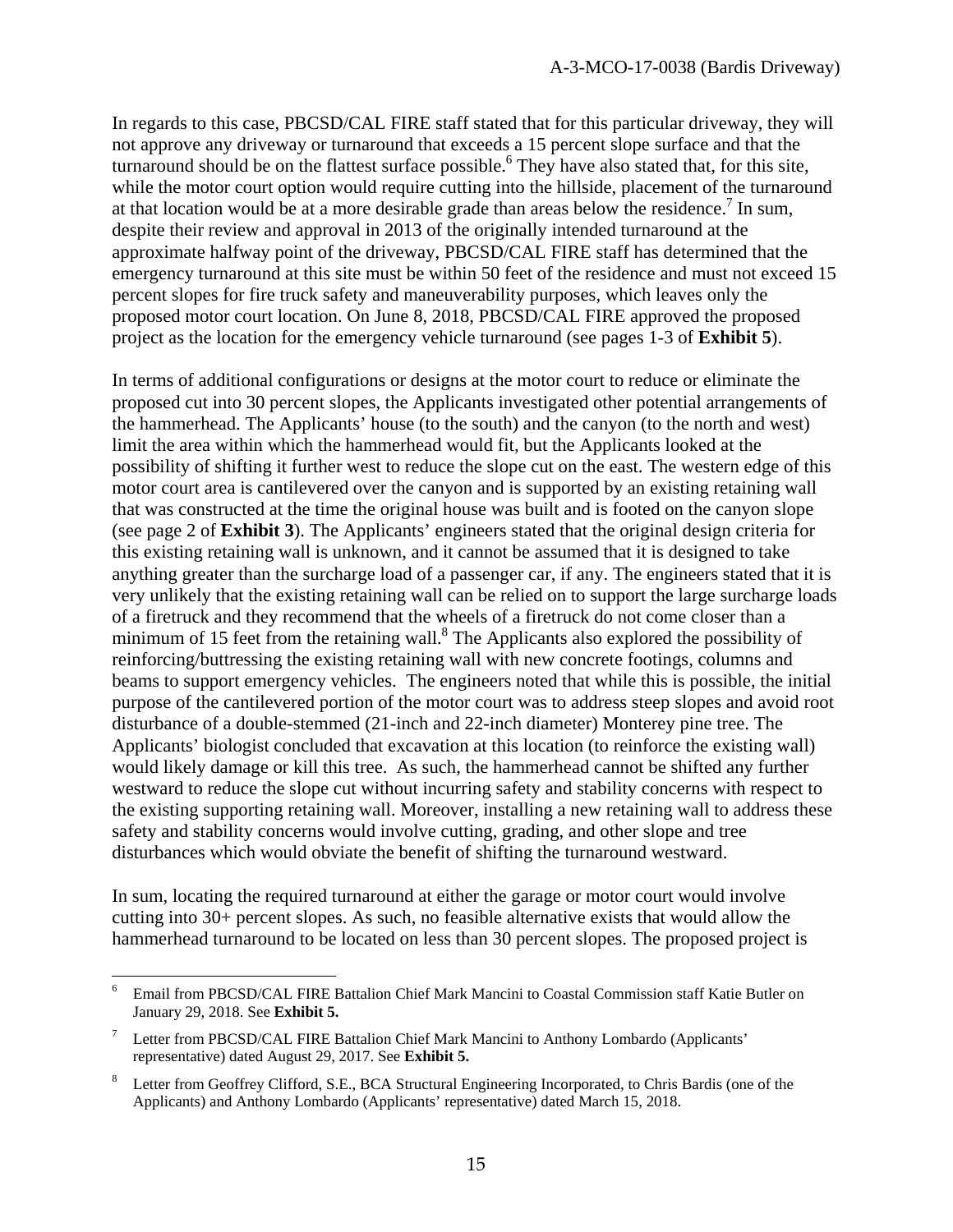preferred from both environmental and fire protection standpoints because it would involve less overall grading of the existing driveway area; would not impact any existing mature trees; would not impact or require relocation of any existing development (utilities and roof of house); and best meets the applicable fire department requirements for this length of driveway. Therefore, the Commission finds, as required by the LCP, that there is no feasible alternative to the proposed project which would allow development to occur on slopes of less than 30 percent.

The proposed retaining wall will ensure structural integrity of the cut slope by providing support for the weathered top layer of bedrock, thereby minimizing risk to both the Applicant's property as well as the upslope neighbor's property. The Commission's Staff Coastal Engineer, Dr. Lesley Ewing, and Staff Geologist, Joe Street, concur that a retaining wall is necessary to minimize potential erosion and failure of the slope (see **Exhibit 9**). **Special Condition 1** requires submittal of final plans for the motor court turnaround and associated retaining wall that are in substantial conformance with the plans dated June 13, 2018 that identify the project's limits, the maximum size and outline of the hammerhead, retaining wall specifications necessary to support the cut slope, patio improvements, and restoration of the existing driveway turnaround (that is located midway down the driveway) with appropriate native plants. As proposed and conditioned, the project has been sited and designed to minimize hazard risks and will assure stability and structural integrity on the site, and is thus consistent with the above-cited LCP's hazards and 30 percent slopes provisions.

And finally, some of the other project elements (conversion of existing impervious driveway to pervious pavers and restoration of an existing parking/turnaround area approximately halfway up the driveway) would also involve work on 30+ percent slopes. In the case of both, the conversion of the impervious driveway to pervious pavers and the restoration of the existing paved turnaround area of the driveway to a native landscaped area would better meet the LCP objectives as a whole. Specifically, these project elements would reduce site runoff and hardscaping, thereby reducing sedimentation and erosion to better protect the Carmel Bay over existing conditions (see also "Other" Section below).

#### **Conclusion**

In sum, the project site contains numerous constraints that require the proposed driveway/fire turnaround to be located within an area of 30 percent slopes. And while development on such steep slopes is strongly discouraged, the LCP does allow it in certain circumstances and when certain findings are made. In this case, the necessity that the fire turnaround be located immediately adjacent to the existing residence, and the coastal resource issues engendered by moving the driveway entirely to an alternative location (including because of steep slopes and ESHA) results in the conclusion that the proposed project location best meets LCP objectives overall.

## **D. PUBLIC ACCESS AND RECREATION**

Coastal Act Section 30604(c) requires that every CDP issued for any development between the nearest public road and the sea "shall include a specific finding that the development is in conformity with the public access and public recreation policies of [Coastal Act] Chapter 3." The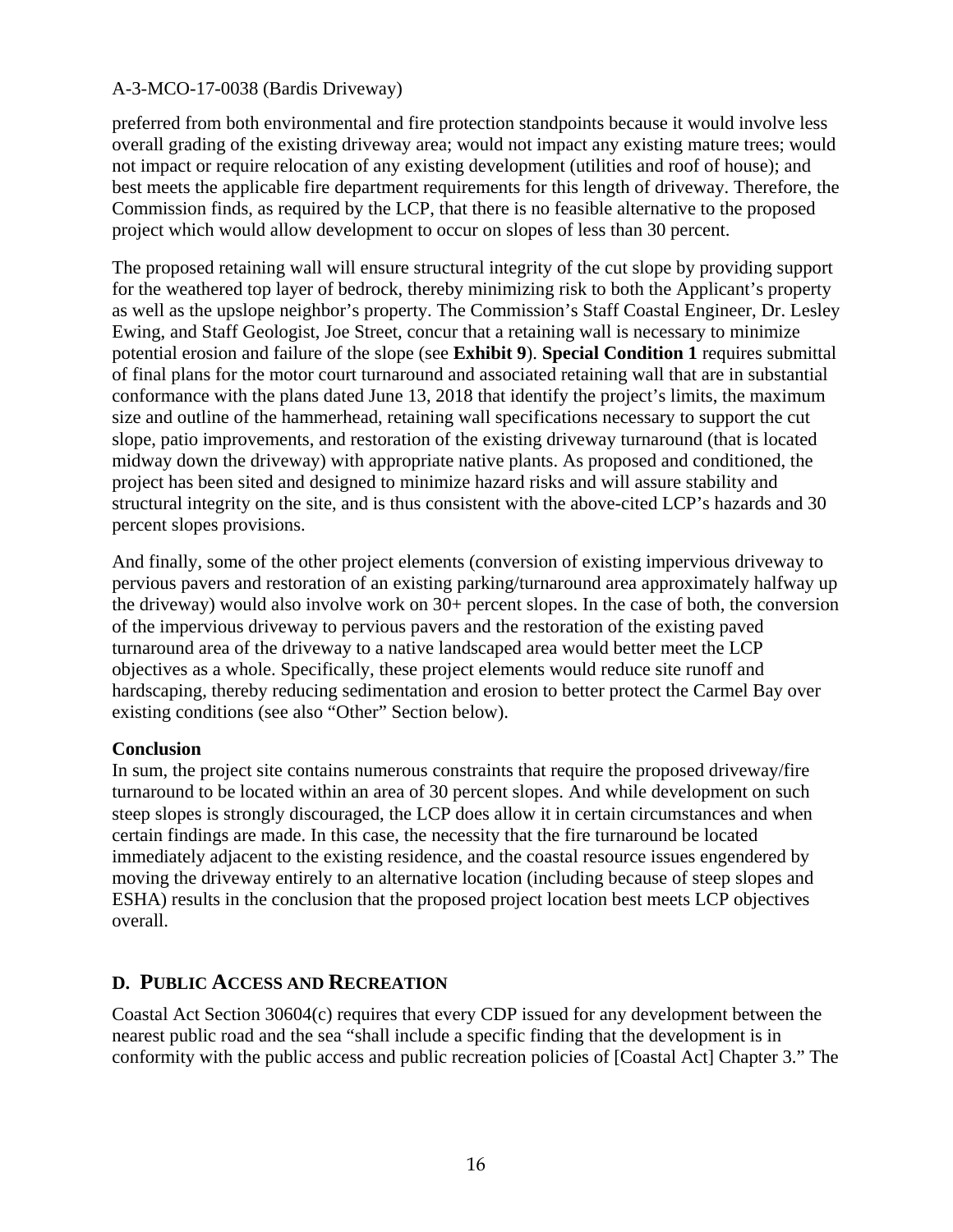proposed project is located seaward of the first through public road (Highway 1). <sup>9</sup> Coastal Act Sections 30210 through 30224 specifically protect public access and recreational opportunities. Specifically:

*Section 30210: In carrying out the requirement of Section 4 of Article X of the California Constitution, maximum access, which shall be conspicuously posted, and recreational opportunities shall be provided for all the people consistent with public safety needs and the need to protect public rights, rights of private property owners, and natural resource areas from overuse.* 

*Section 30211: Development shall not interfere with the public's right of access to the sea where acquired through use or legislative authorization, including, but not limited*  to, the use of dry sand and rocky coastal beaches to the first line of terrestrial *vegetation.* 

*Section 30212(a): Public access from the nearest public roadway to the shoreline and along the coast shall be provided in new development projects….* 

*Section 30213. Lower cost visitor and recreational facilities shall be protected, encouraged, and, where feasible, provided. Developments providing public recreational opportunities are preferred.* 

*Section 30220. Coastal areas suited for water-oriented recreational activities that cannot readily be provided at inland water areas shall be protected for such uses.*

*Section 30221. Oceanfront land suitable for recreational use shall be protected for recreational use and development unless present and foreseeable future demand for public or commercial recreational activities that could be accommodated on the property is already adequately provided for in the area.*

*Section 30223. Upland areas necessary to support coastal recreational uses shall be reserved for such uses, where feasible.*

#### **Analysis**

 $\overline{a}$ 

While the project site is located well inland from the coast, all roads within the Del Monte Forest are private roads, with the nearest public road being Highway 1. Thus, although it is well inland, the site is located seaward of the first public road. As described above, the proposed project is in an established residential neighborhood approximately three-quarters-of-a-mile inland and north of Stillwater Cove (the northern end of Carmel Bay) – see **Exhibit 1**. It is surrounded by singlefamily residences and, as a driveway improvement project on an existing developed parcel, does not involve any elements that would adversely impact or interfere with public access and recreation. All project work would be contained onsite. The project would thus not be required to provide or facilitate public access to or along the shoreline because it does not involve any potential impacts to public coastal access. Thus, the project is consistent with the above-cited Coastal Act public access and recreation policies.

<sup>9</sup> The Del Monte Forest and its roads are privately owned (by the Pebble Beach Company). As such, Highway 1 is the first through public road.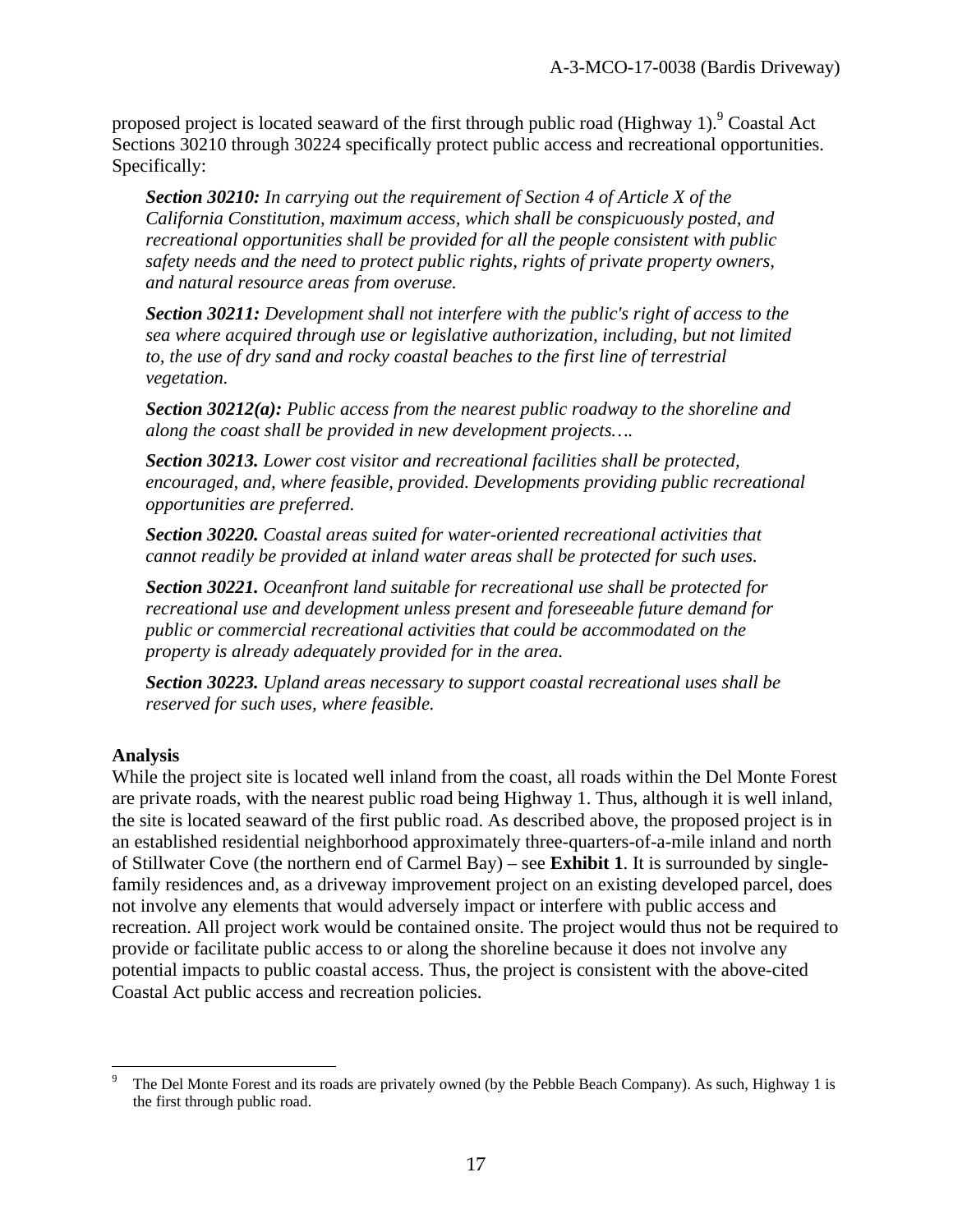## **E. OTHER**

The Del Monte Forest LCP protects water quality in the Carmel Bay, among other ways, by requiring residential development to be limited to a maximum of 9,000 square feet of impervious surface coverage (CIP Section 20.147.030.A.1.b – see **Exhibit 8**). Existing impervious surface coverage on the site is 17,185 square feet. The proposed project includes removal of existing asphalt and replacement with pervious pavers over the entirety of the approximately 530-foot long driveway (including the motor court). This change will result in a total impervious surface coverage on the site of 6,532 square feet, consistent with the requirements of CIP Section 20.147.030.A.1.b. **Special Condition 1(e)** requires final plans that show this reduction in impervious coverage.

The LCP also requires construction measures to reduce sedimentation and avoid polluted runoff, including through LUP Policies 1 through 7 (see these policies in **Exhibit 8**). This project would involve grading and earthwork that has the potential to adversely impact the water quality of coastal waters. Potential impacts associated with construction can be contained through a construction plan condition that includes requirements for identifying the specific location of all construction areas, all staging areas, and protecting marine and groundwater resources through Best Management Practices. Therefore, to provide consistency with LUP Policies 1 through 7, **Special Condition 2** is required to ensure Best Management Practices are carried out during construction to limit these anticipated impacts.

The proposed project includes an open space conservation and scenic easement offer-to-dedicate (OTD) over the northern one-third of the parcel (0.56-acre) (see **Exhibit 7**). As described above (in footnote 3), the original 1988 Coastal Commission CDP for development of the residence identified this wooded canyon as an environmentally sensitive habitat area (ESHA) and a major drainage swale. To ensure its protection consistent with the LCP's ESHA policies, the easement OTD was required as a condition of approval. The OTD was recorded on June 9, 1988 but was not accepted within the past 21 years following recordation. As such, the Applicants propose to again record an OTD over this area to ensure its protection in perpetuity. Therefore, **Special Condition 3** requires the recordation of an open space conservation and scenic easement OTD for the purpose of habitat conservation and visual resource protection in perpetuity.

Coastal Act Section  $30620(c)(1)$  authorizes the Commission to require Applicants to reimburse the Commission for expenses incurred in processing CDP applications. Thus, the Commission is authorized to require reimbursement for expenses incurred in defending its action on the pending CDP application in the event that the Commission's action is challenged by a party other than the Applicants. In this case, the next-door neighbor (appellant) has been actively involved with opposition to this project since the initial application at the County and it is possible that they could bring action against the Commission in relation to its approval of the application. Therefore, consistent with Section 30620(c), the Commission imposes a condition requiring reimbursement for any costs and attorneys' fees that the Commission incurs in connection with the defense of any action brought by a party other than the Applicants challenging the approval or issuance of this permit (**Special Condition 4**).

Finally, to ensure that future property owners are properly informed regarding the terms and conditions of this approval, this approval is also conditioned for a deed restriction to be recorded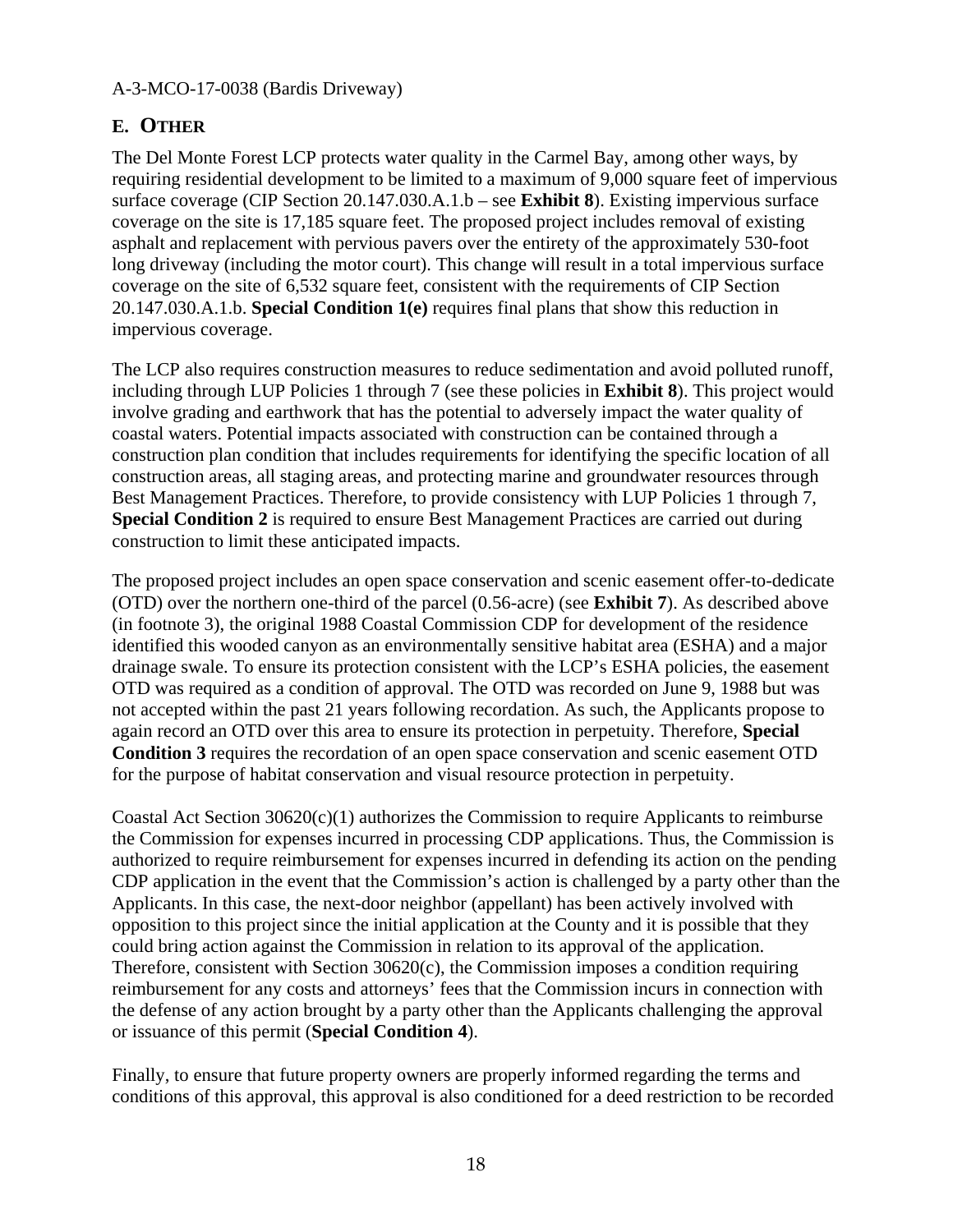against the property involved in the application (see **Special Condition 5**). This deed restriction will record the conditions of this permit as covenants, conditions and restrictions on the use and enjoyment of the property.

## **F. CALIFORNIA ENVIRONMENTAL QUALITY ACT (CEQA)**

Section 13096 of Title 14 of the California Code of Regulations requires that a specific finding be made in conjunction with coastal development permit applications showing the application to be consistent with any applicable requirements of CEQA. Section 21080.5(d)(2)(A) of CEQA prohibits a proposed development from being approved if there are feasible alternatives or feasible mitigation measures available which would substantially lessen any significant adverse effect which the activity may have on the environment.

Monterey County, as the lead CEQA agency, concluded that the development was categorically exempt under Section 15304 of the CEQA Guidelines because the project is a minor private alteration in the condition of land, water, and/or vegetation which did not involve the removal of healthy, mature, or scenic trees. The Coastal Commission's review and analysis of land use proposals has been certified by the Secretary of Resources as being the functional equivalent of environmental review under CEQA. The Commission has reviewed the relevant coastal resource issues associated with the proposed project, and has identified appropriate and necessary modifications to address adverse impacts to such coastal resources. All above findings are incorporated herein in their entirety by reference.

The Commission finds that only as modified and conditioned by this permit will the proposed project avoid significant adverse effects on the environment within the meaning of CEQA. As such, there are no additional feasible alternatives or feasible mitigation measures available which would substantially lessen any significant adverse environmental effects that approval of the proposed project, as modified, would have on the environment within the meaning of CEQA. If so modified, the proposed project will not result in any significant environmental effects for which feasible mitigation measures have not been employed consistent with CEQA Section  $21080.5(d)(2)(A)$ .